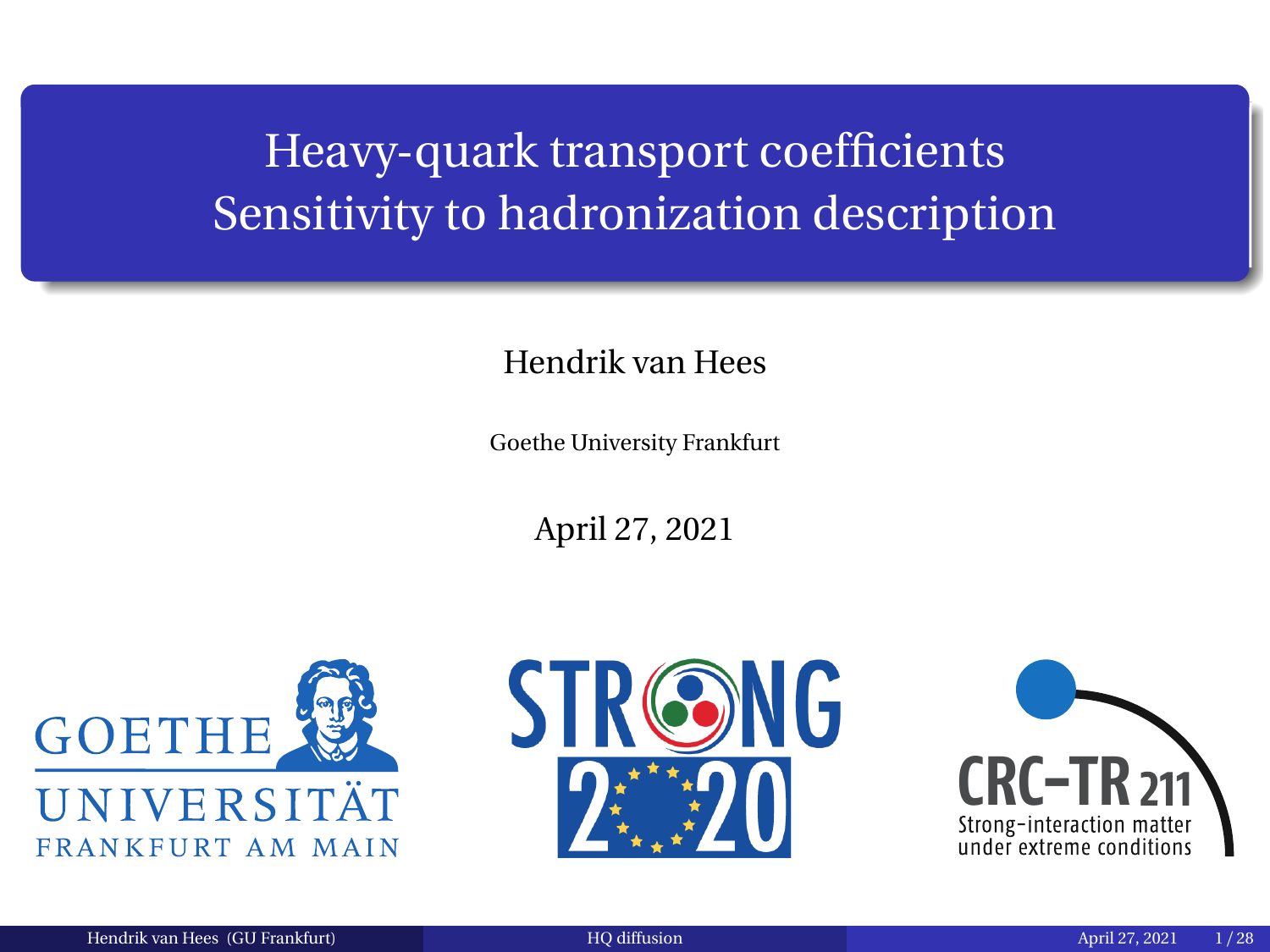<sup>2</sup> [Heavy-quark interactions in the sQGP](#page-7-0)

### <sup>3</sup> [Non-perturbative HQ interactions](#page-8-0)

- [Resonance model for HQ-q Scattering](#page-8-0)
- [T-matrix approach with lQCD potentials](#page-14-0)

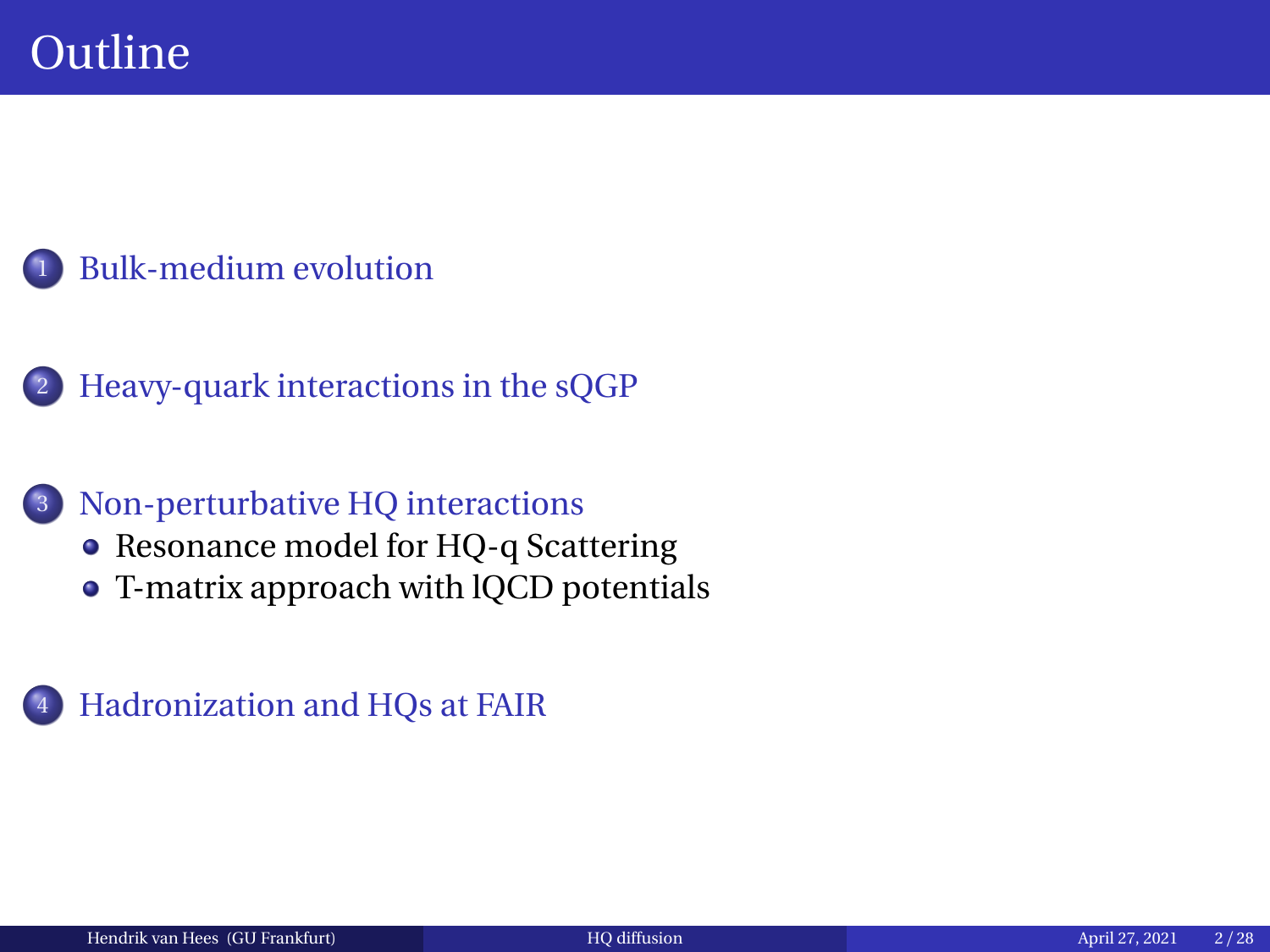- <span id="page-2-0"></span>• transport (UrQMD) + hydro (SHASTA) hybrid model
- nuclei: Woods-Saxon profile; binary interactions
- string excitation, fragmentation (PYTHIA)
- after  $t_{\text{start}} = 0.5 \text{ fm}/c$ : particle distributions, momenta, energy density from  $UrQMD \rightarrow via Gaussian smearing to initial conditions for hydro$
- during hydro evolution: HG EoS or chiral DE-EoS
- switch back to transport: Cooper-Frye freezeout at constant *τ*-hypersurfaces for  $\epsilon \le 5\epsilon_0 \simeq 730 \text{ MeV/fm}^3$

[H. Petersen, Phys.Rev. C **84** (2011) 034912; arXiv:1206.3371 [nucl-th]]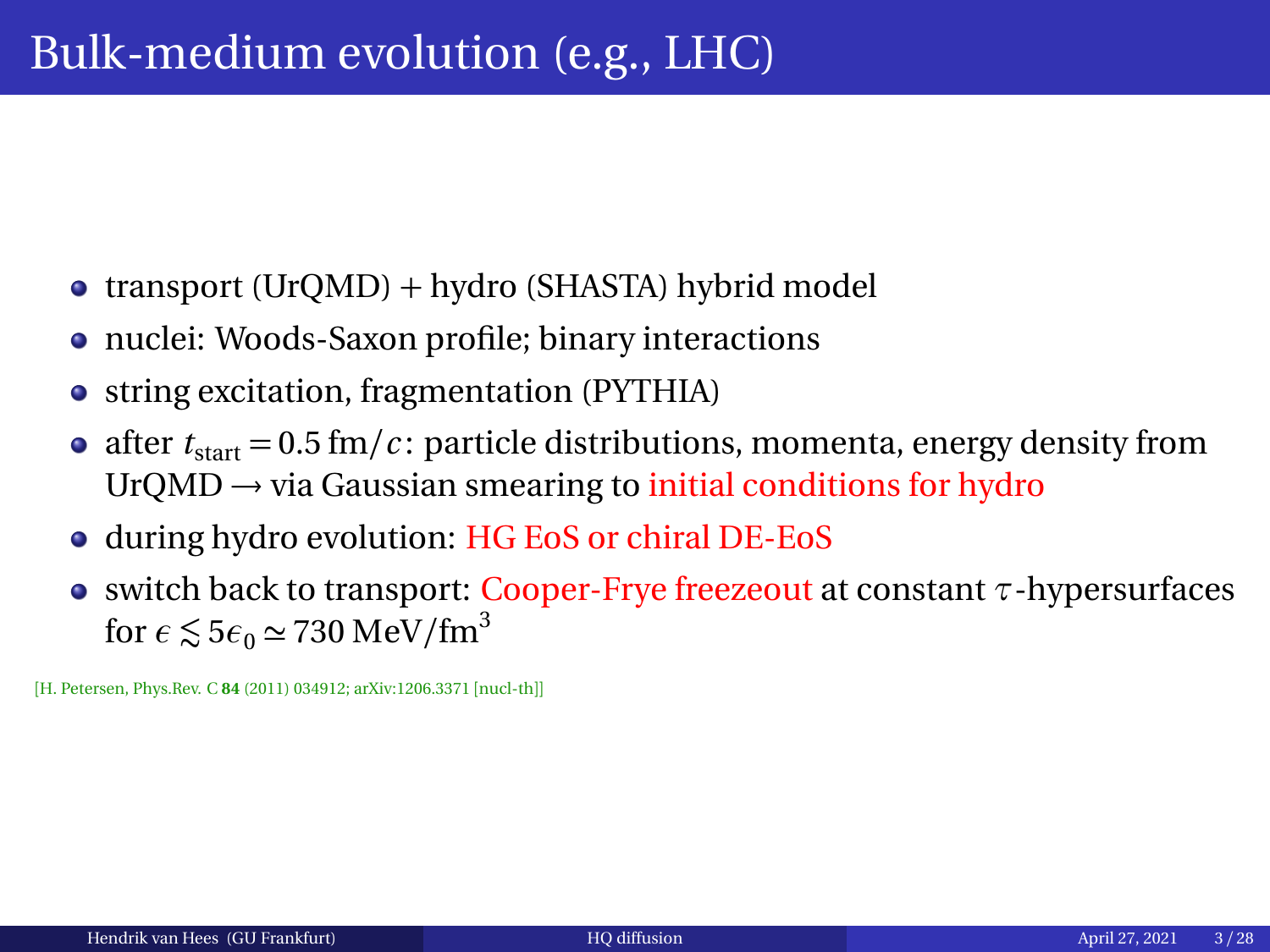- Pb-Pb collisions  $\sqrt{s_{NN}}$  = 2.76 TeV
- particle multiplicities at mid rapidity |*η*| *<* 0.5

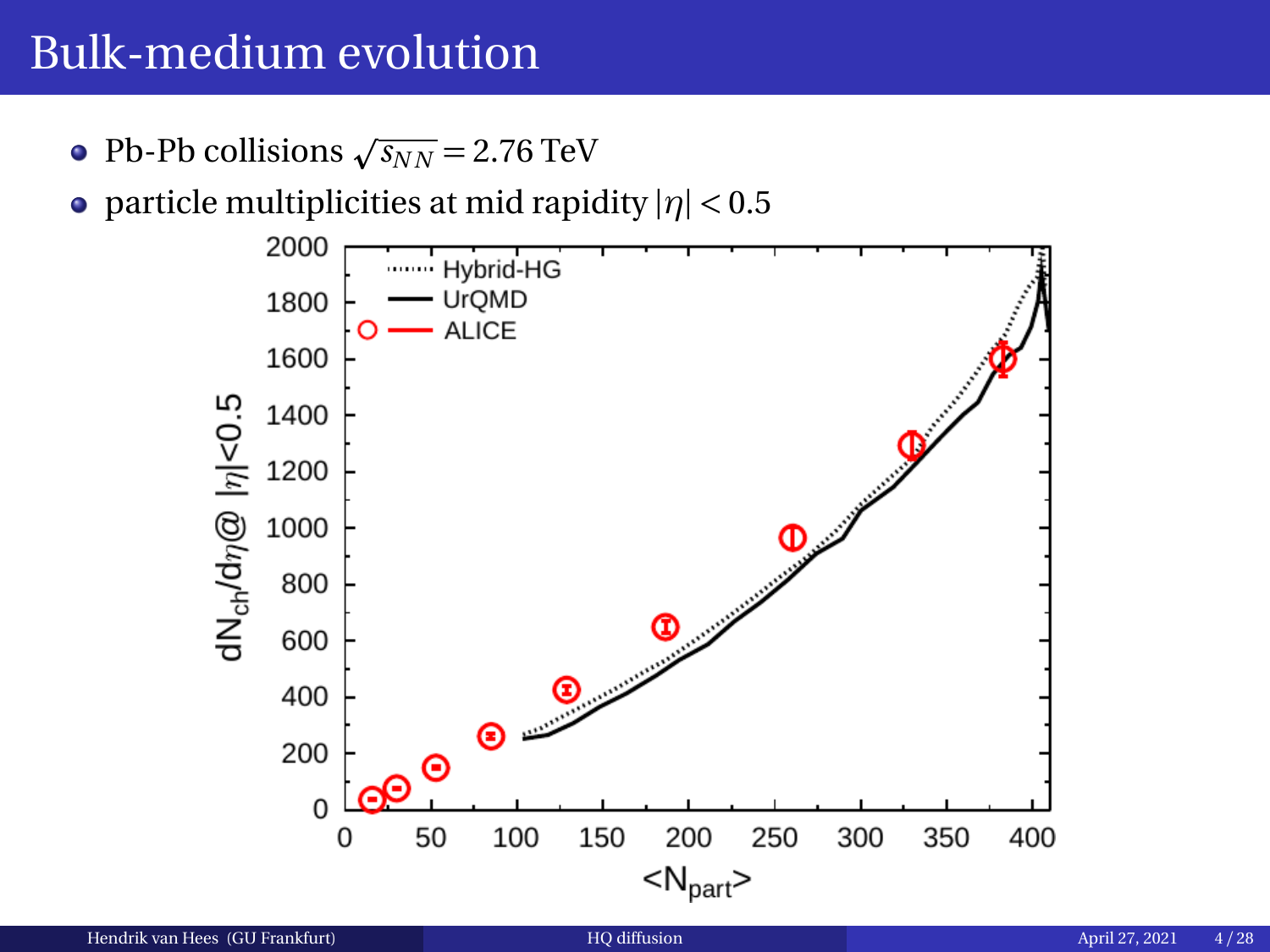- Pb-Pb collisions  $\sqrt{s_{NN}}$  = 2.76 TeV
- $\bullet$   $p_T$  distribution of charged hadrons

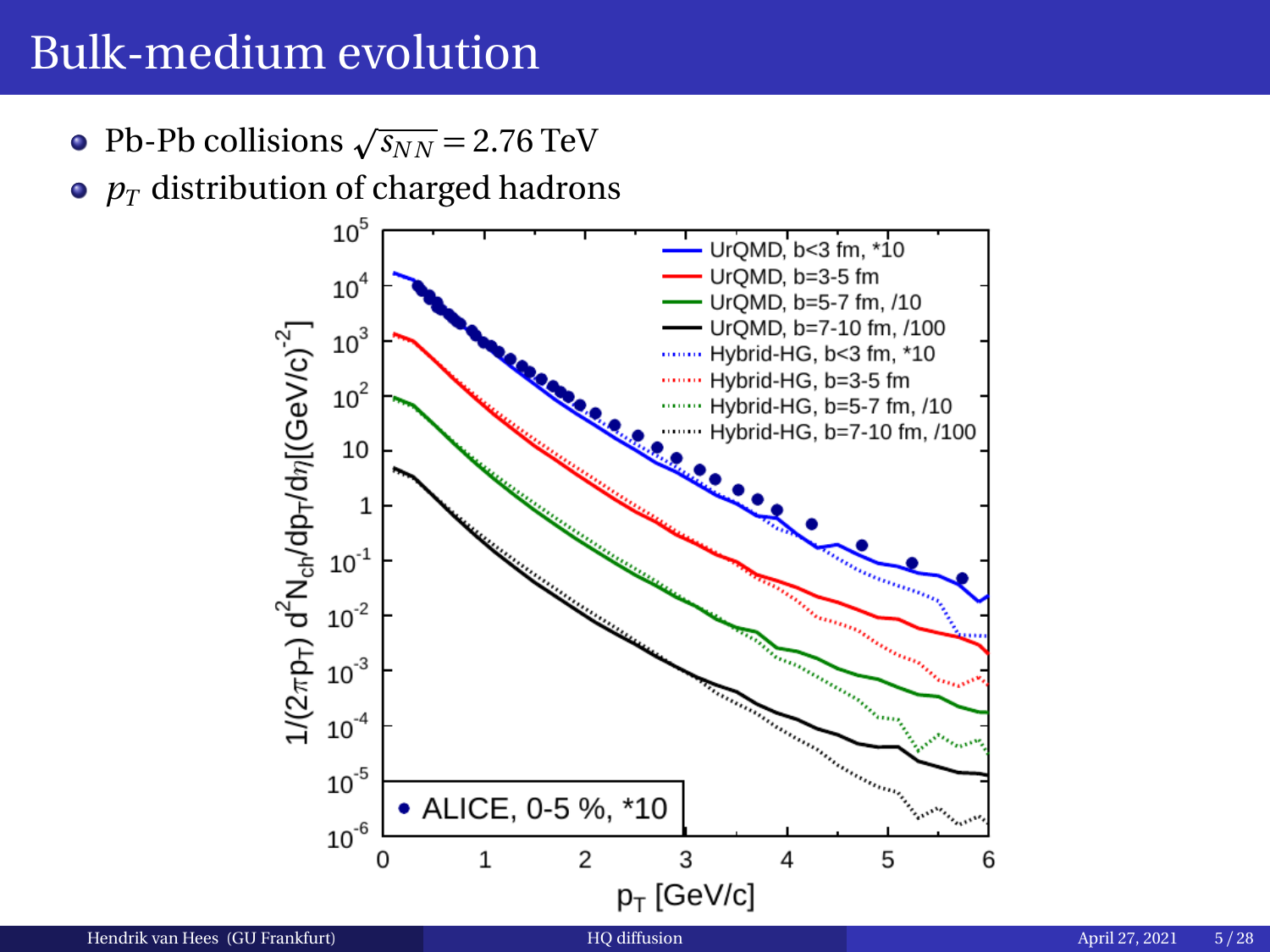- Pb-Pb collisions  $\sqrt{s_{NN}}$  = 2.76 TeV
- $v_2$  of charged hadrons

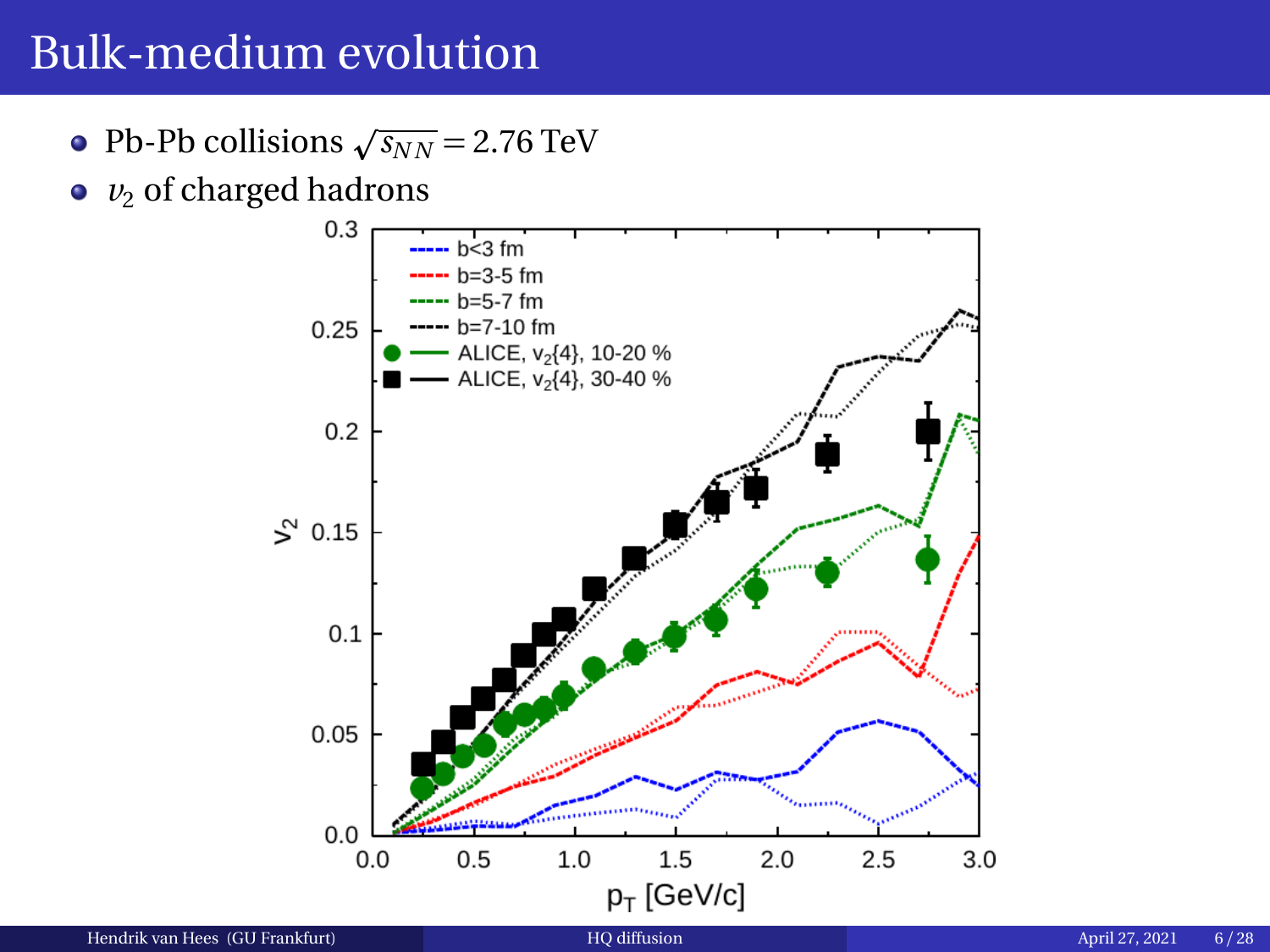- Pb-Pb collisions  $\sqrt{s_{NN}}$  = 2.76 TeV
- $\epsilon_2$  and  $\epsilon_3$  distributions



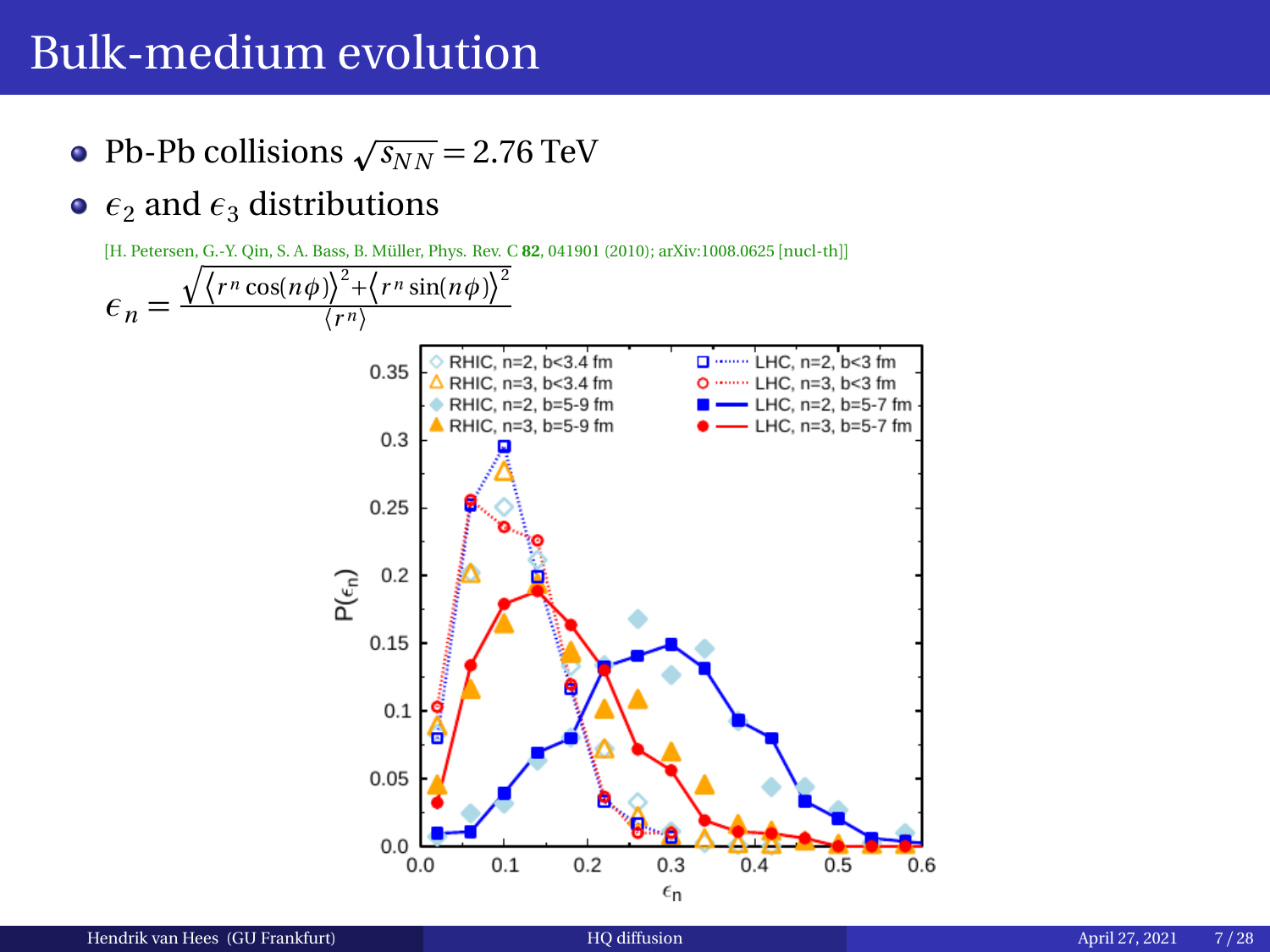# <span id="page-7-0"></span>Relativistic Langevin process

- Langevin process: friction force + Gaussian random force
- in the (local) rest frame of the heat bath

$$
\begin{aligned} \mathbf{d}\vec{x} &= \frac{\vec{p}}{E_p} \mathbf{d}t, \\ \mathbf{d}\vec{p} &= -A\,\vec{p}\,\mathbf{d}t + \sqrt{2\mathbf{d}t} [\sqrt{B_0}P_\perp + \sqrt{B_1}P_\parallel] \vec{w} \end{aligned}
$$

- ◆  $\vec{w}$ : normal-distributed random variable
- *A*: friction (drag) coefficient
- $B_{0,1}$ : diffusion coefficients  $\bullet$
- Einstein dissipation-fluctuation relation  $B_1 = E_p T A$ .  $\bullet$
- flow via Lorentz boosts between "heat-bath frame" and "lab frame"
- $A$  and  $B_0$  from microscopic models for  $qQ, gQ$  scattering
- medium: UrQMD  $\rightarrow$  hydro  $\rightarrow$  UrQMD vs. UrQMD/coarse-graining

[R. Rapp, HvH, R. C. Hwa and X. N. Wang (eds.), Quark-Gluon Plasma Vol. IV, World Sientific (2010), arXiv: 0903.1096 [hep-ph]; M. He, HvH, P. B. Gossiaux, R. J. Fries, R. Rapp, Phys. Rev. E **88**, 032138 (2013)]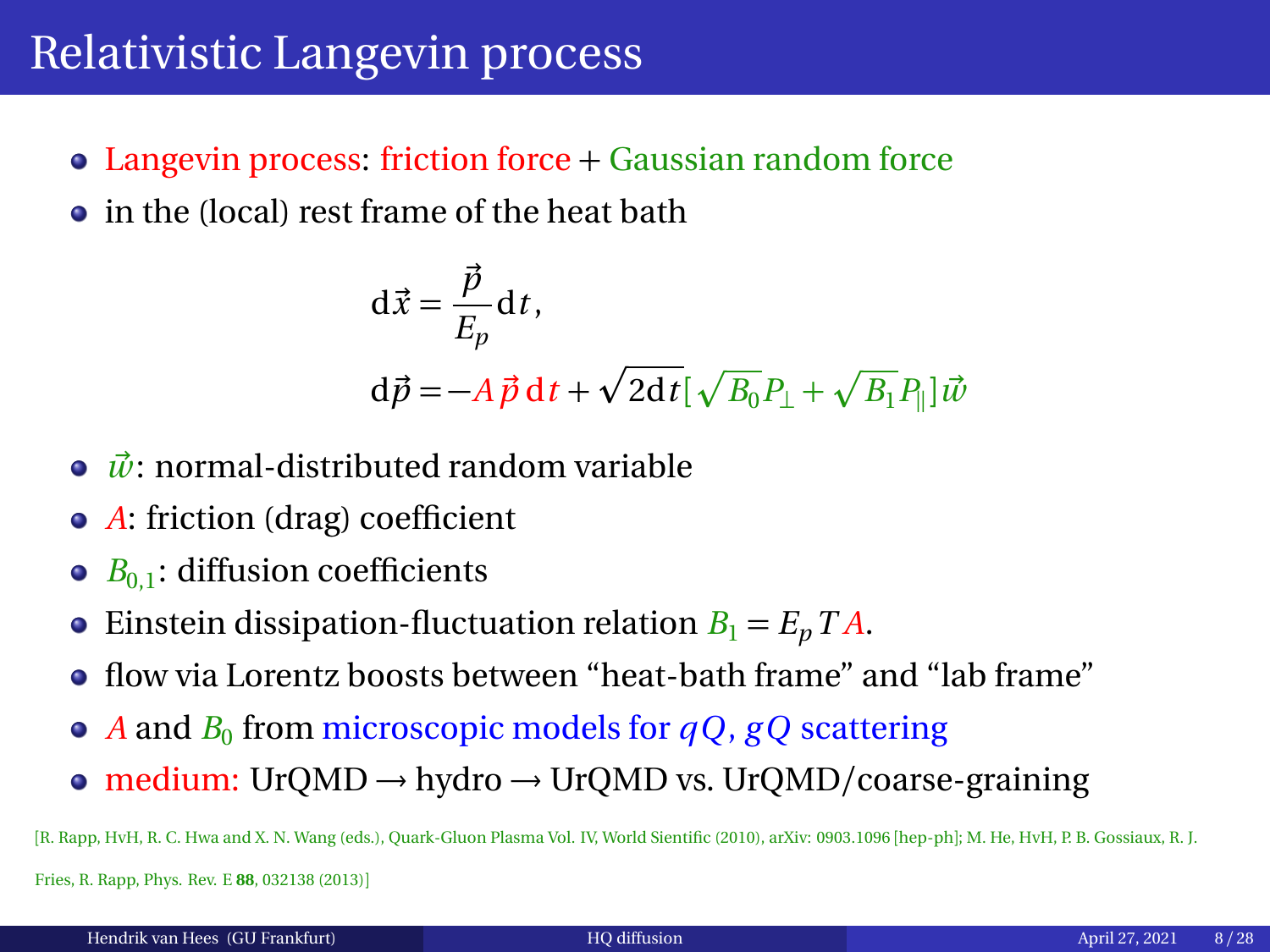## <span id="page-8-0"></span>Free Lagrangian: Particle Content

Chiral symmetry SU*<sup>V</sup>* (2) ⊗ SU*A*(2) in light-quark sector of QCD

$$
\mathcal{L}_{D}^{(0)} = \sum_{i=1}^{2} [(\partial_{\mu} \Phi_{i}^{\dagger})(\partial^{\mu} \Phi_{i}) - m_{D}^{2} \Phi_{i}^{\dagger} \Phi_{i}] + \text{massive (pseudo-)vectors } D^{*}
$$

- *Φ*<sub>*i*</sub>: two doublets: pseudo-scalar ∼ ( $_{D^-}^{D^0}$ ) and scalar
- *Φ* ∗ *i*<sup>2</sup> two doublets: vector  $\sim$   $\binom{\overline{D}^{0*}}{D^{-*}}$  and pseudo-vector  $\mathscr{L}_{qc}^{(0)} = \bar{q} \, \mathrm{i} \partial \hspace{0.1cm} q + \bar{c} \, (\mathrm{i} \partial \hspace{0.1cm} - m_c) c$
- *q*: light-quark doublet ~  $\binom{u}{d}$
- *c*: singlet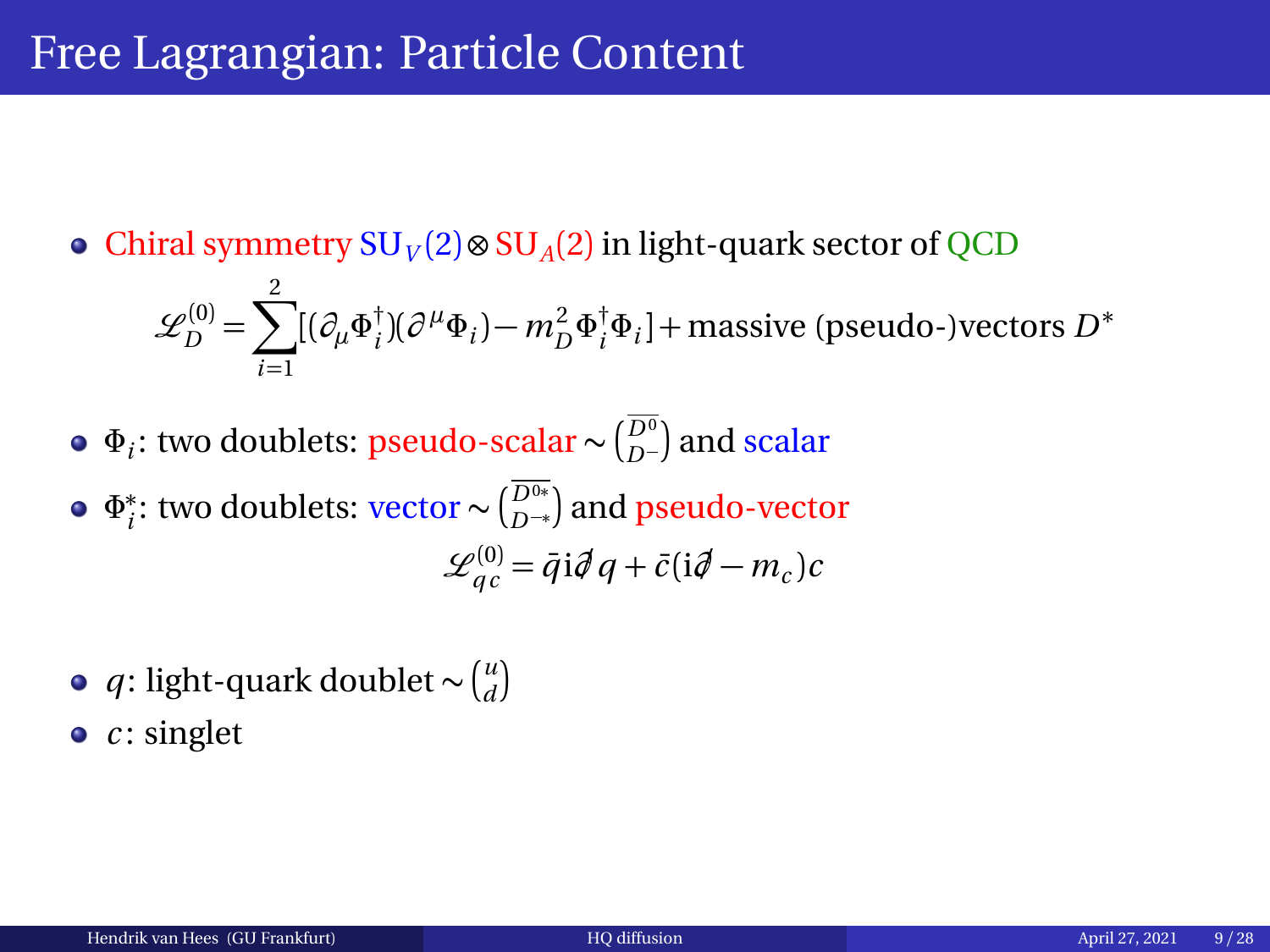- Interactions determined by chiral symmetry
- For transversality of vector mesons: heavy-quark effective theory vertices

$$
\mathcal{L}_{int} = -G_S \left( \bar{q} \frac{1+\rlap/v}{2} \Phi_1 c_v + \bar{q} \frac{1+\rlap/v}{2} i \gamma^5 \Phi_2 c_v + h.c. \right) \n- G_V \left( \bar{q} \frac{1+\rlap/v}{2} \gamma^\mu \Phi_{1\mu}^* c_v + \bar{q} \frac{1+\rlap/v}{2} i \gamma^\mu \gamma^5 \Phi_{2\mu}^* c_v + h.c. \right)
$$

- $\bullet$  *v*: four velocity of heavy quark
- in HQET: spin symmetry  $\Rightarrow$   $G_S = G_V$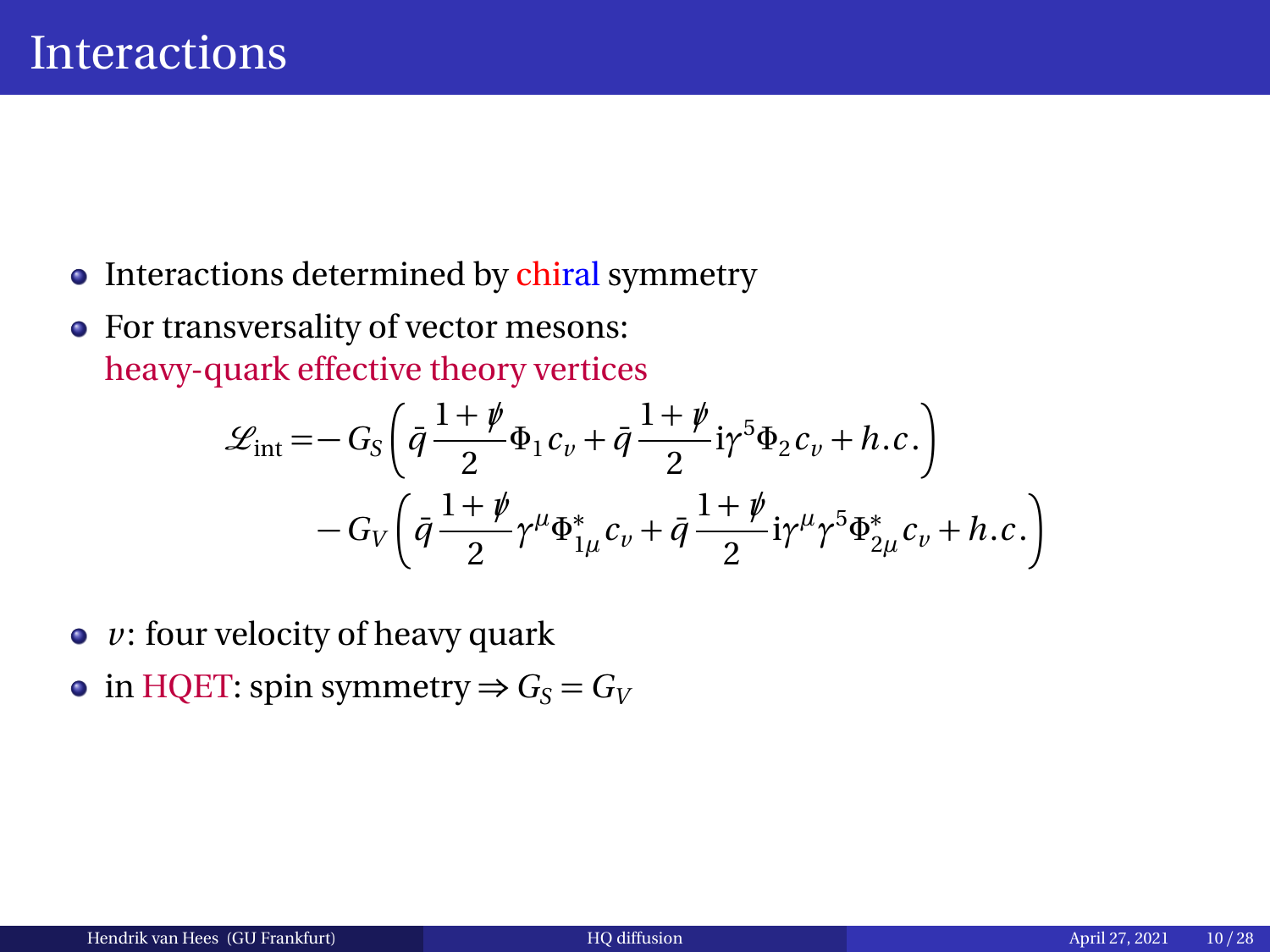# Non-perturbative interactions: Resonance Scattering

- General idea: Survival of *D* and *B*-meson like resonances above *T<sup>c</sup>*
- model based on chiral symmetry (light quarks) HQ-effective theory
- elastic heavy-light-(anti-)quark scattering



• *D* - and *B* - meson like resonances in sOGP



- parameters
	- $m_D = 2$  GeV,  $\Gamma_D = 0.4...0.75$  GeV
	- $m_B = 5$  GeV,  $\Gamma_B = 0.4...0.75$  GeV

[HvH, R. Rapp, Phys. Rev. C **71**, 034907 (2005); HvH, V. Greco, R. Rapp, Phys. Rev. C 73, 034913 (2006) ]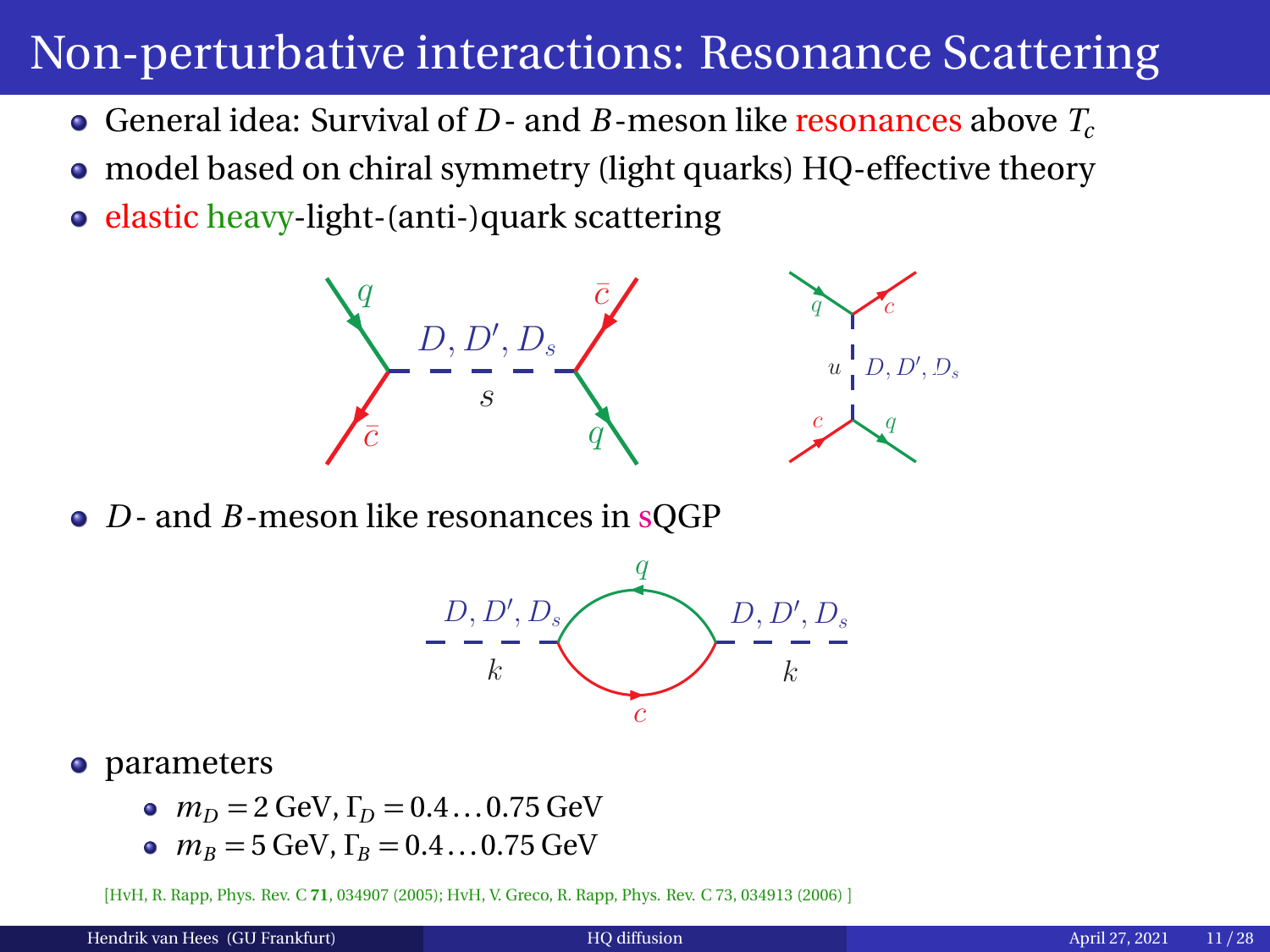

- total pQCD and resonance cross sections: comparable in size
- $\bullet$  BUT pQCD forward peaked  $\leftrightarrow$  resonance isotropic
- resonance scattering more effective for friction and diffusion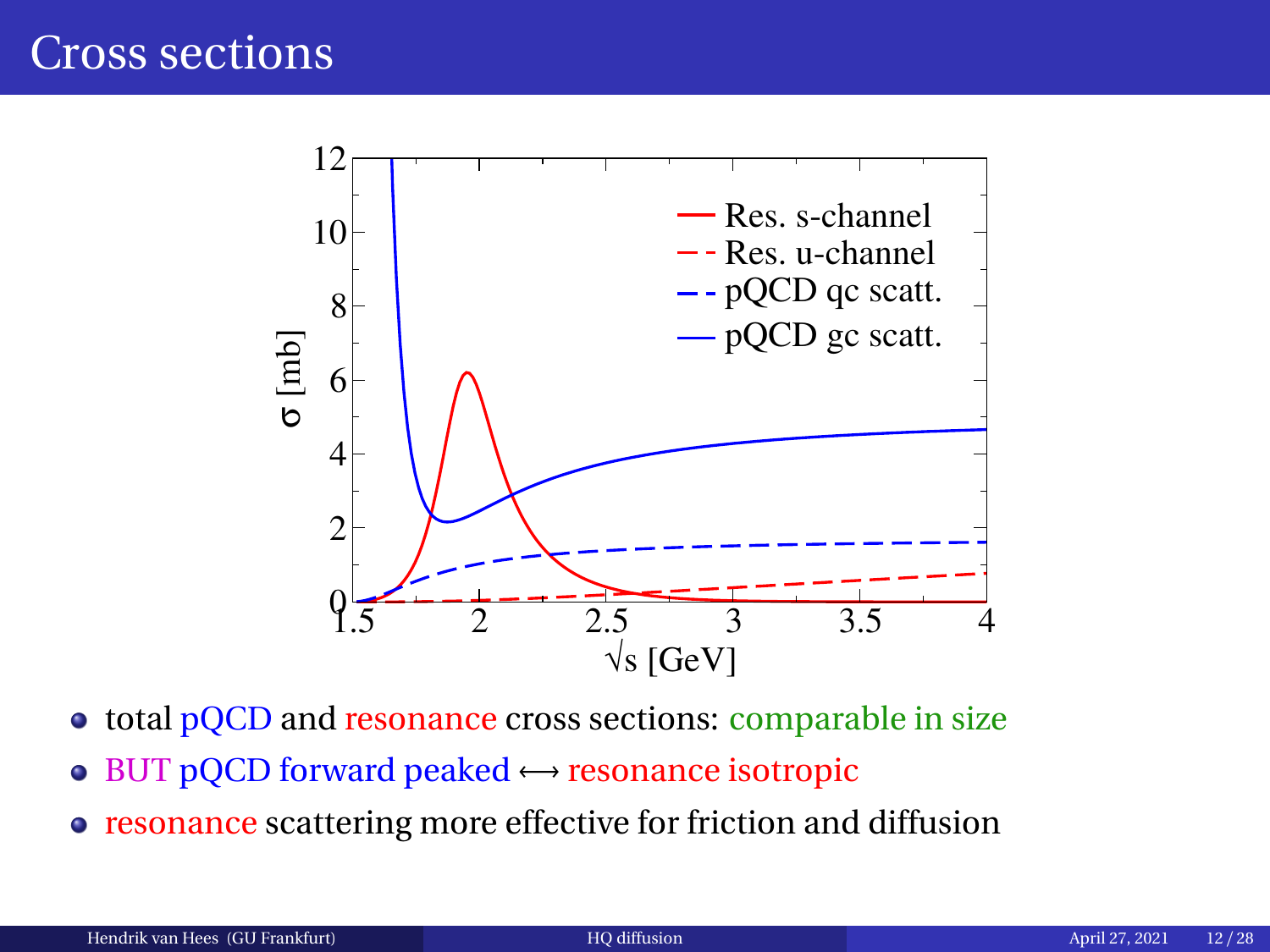# Transport coefficients: pQCD vs. resonance scattering

#### • three-momentum dependence



• resonance contributions factor ∼ 2...3 higher than pQCD!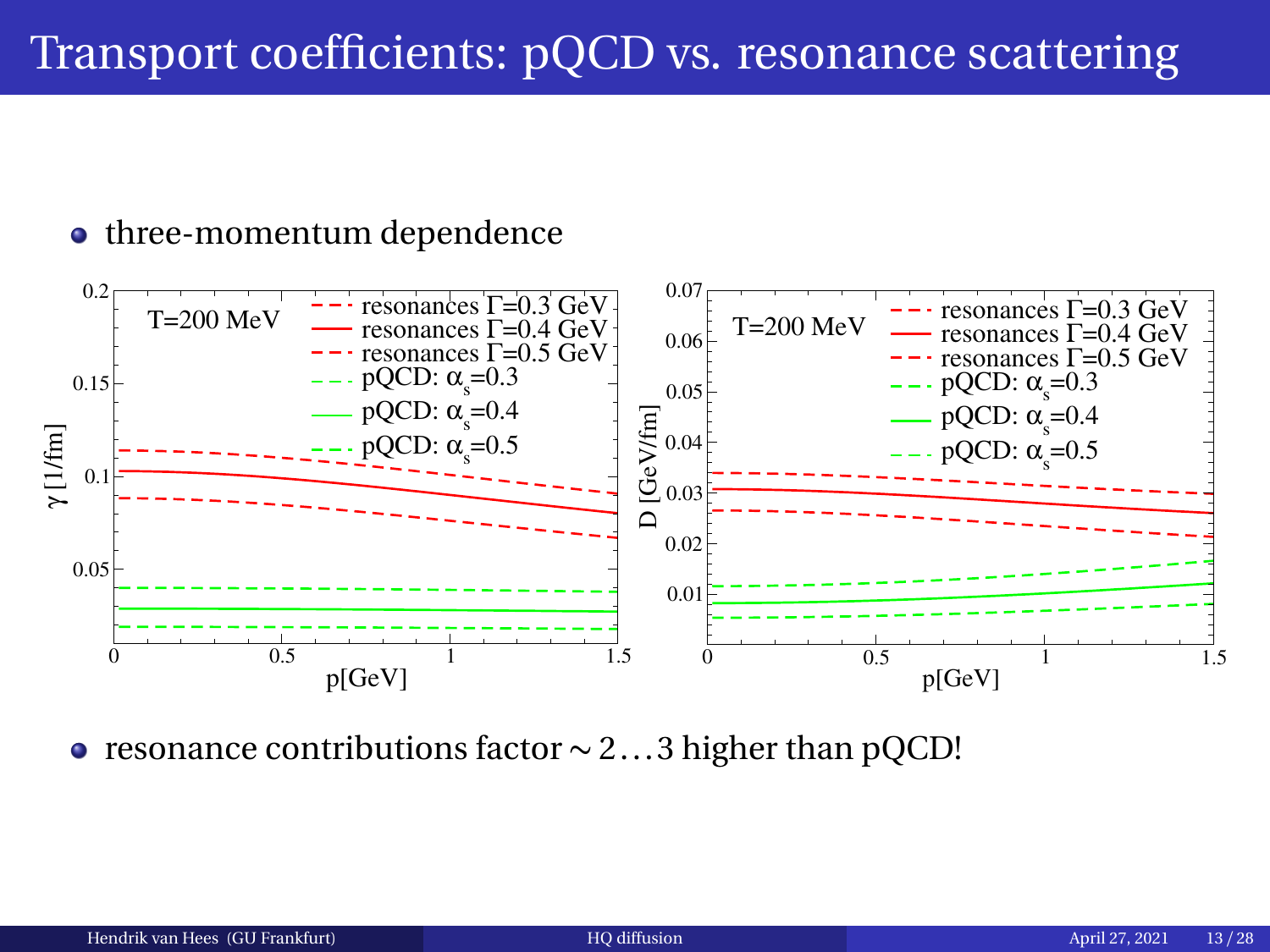# Transport coefficients: pQCD vs. resonance scattering

### • Temperature dependence

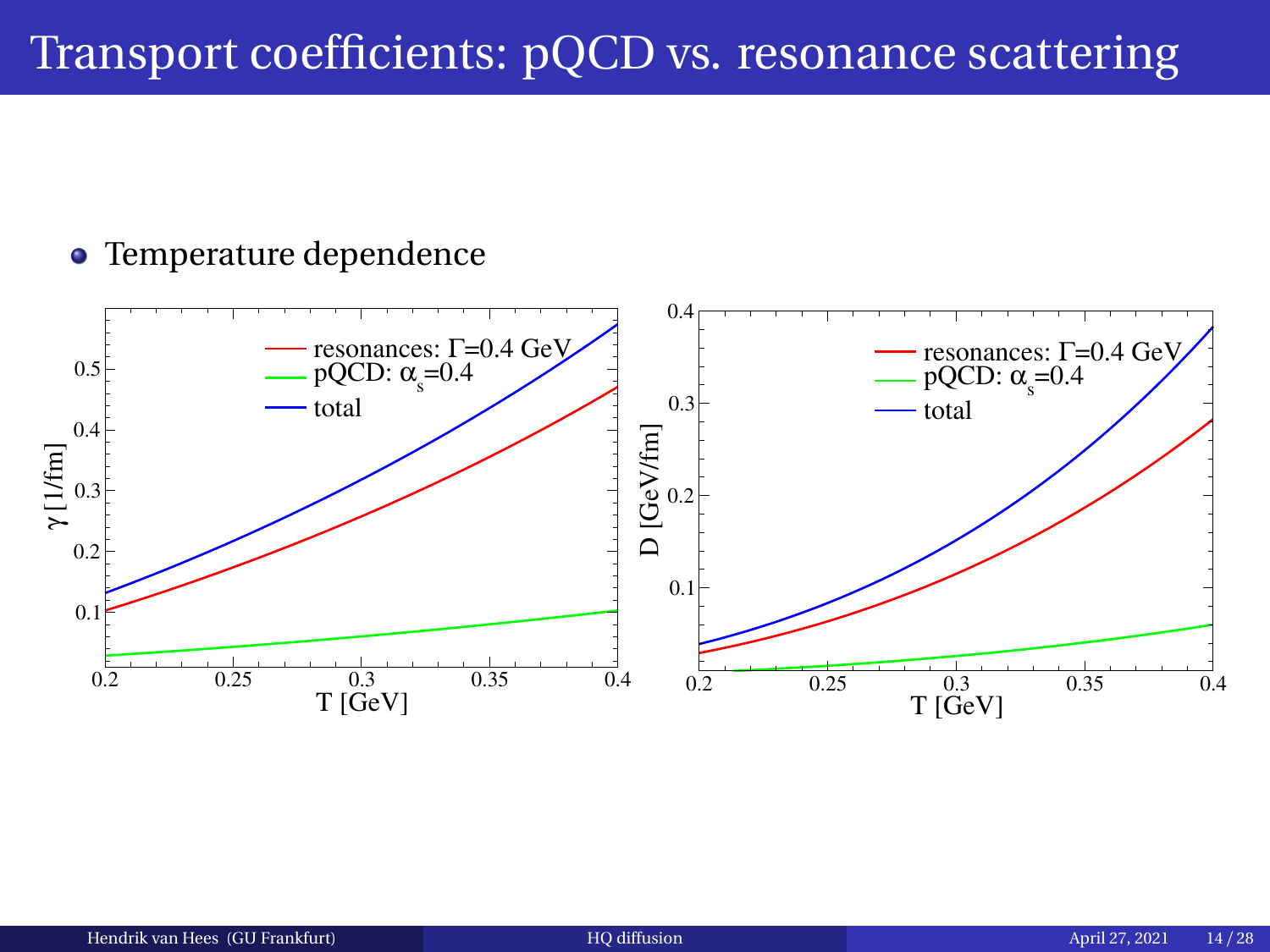# <span id="page-14-0"></span>T-matrix

 $\bullet$  Brueckner many-body approach for elastic  $Qq$ ,  $Q\bar{q}$  scattering



- *V*: static  $q\bar{q}$  potential from lattice QCD (*F* and *U*)
- reduction scheme: 4D Bethe-Salpeter  $\rightarrow$  3D Lipmann-Schwinger
- *S* and *P* waves
- Relation to invariant matrix elements

$$
\sum |\mathcal{M}(s)|^2 \propto \sum_{q} d_a \left( |T_{a,l=0}(s)|^2 + 3|T_{a,l=1}(s)|^2 \cos \theta_{\rm cm} \right)
$$

[HvH, M. Mannarelli, V. Greco, R. Rapp, Phys. Rev. Lett. **100**, 192301 (2008)]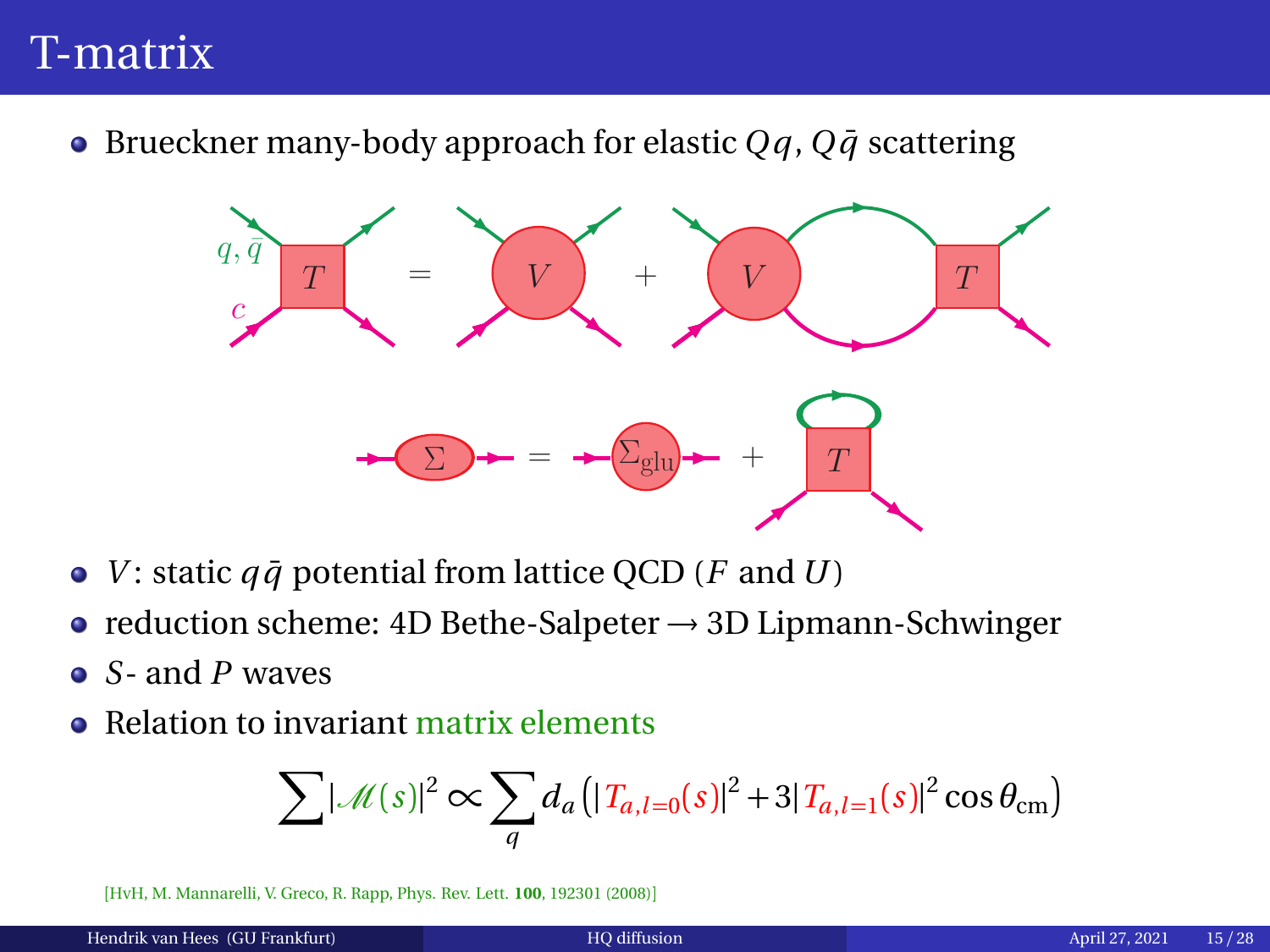# Static heavy-quark potentials from lattice QCD



color-singlet free energy from lattice → internal energy

$$
U_1(r, T) = F_1(r, T) - T \frac{\partial F_1(r, T)}{\partial T},
$$
  

$$
V_1(r, T) = U_1(r, T) - U_1(r \rightarrow \infty, T)
$$

Casimir scaling of Coulomb part for other color channels; confining part color blind [F. Riek, R. Rapp, Phys. Rev. C **<sup>82</sup>**, 035201 (2010)].

$$
V_3 = \frac{1}{2} V_1, \quad V_6 = -\frac{1}{4} V_1, \quad V_8 = -\frac{1}{8} V_1
$$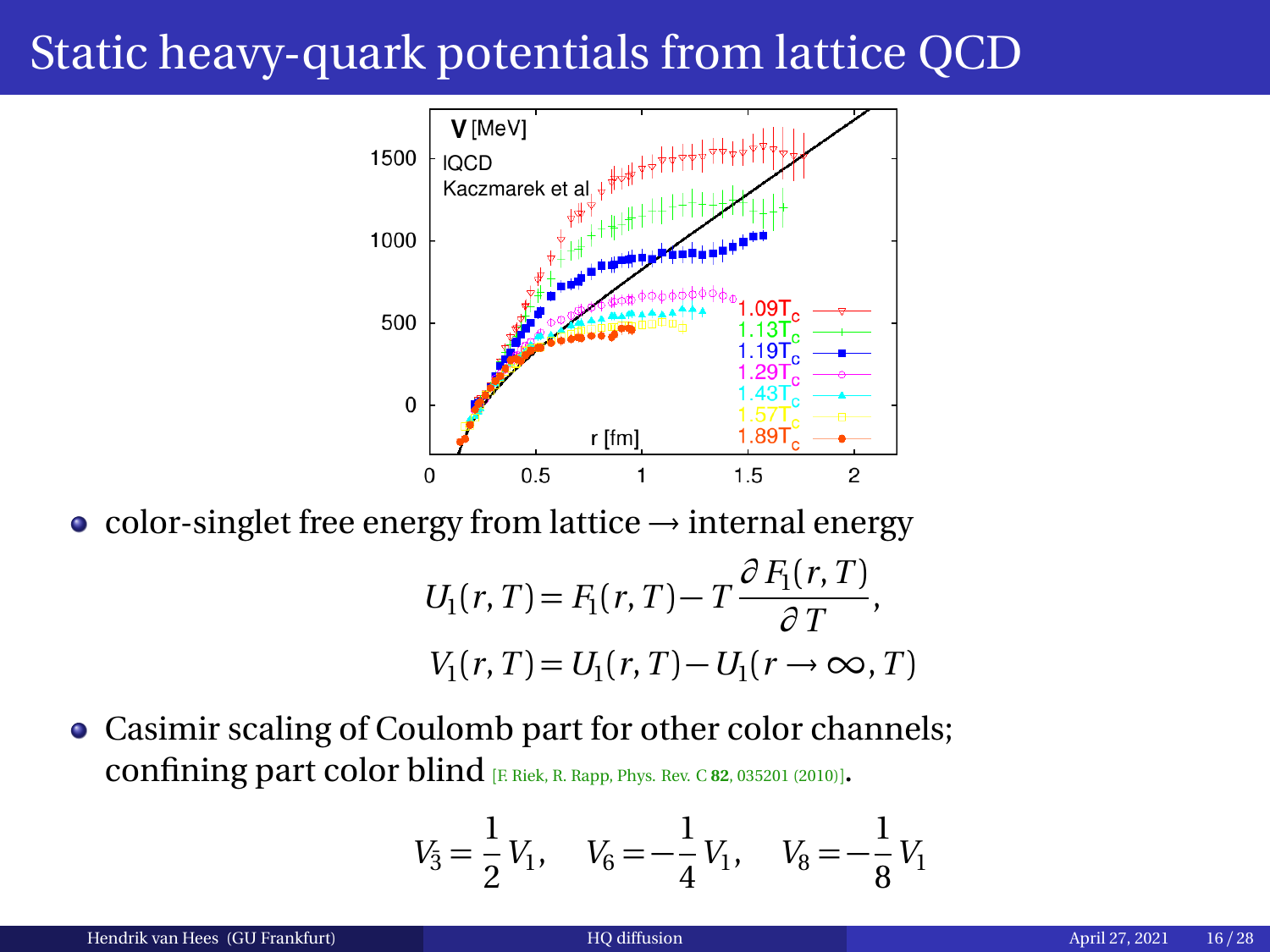# T-matrix results



- resonance formation at lower temperatures  $T \simeq T_c$
- melting of resonances at higher *T*
- model-independent assessment of elastic  $Qq$ ,  $Q\bar{q}$  scattering!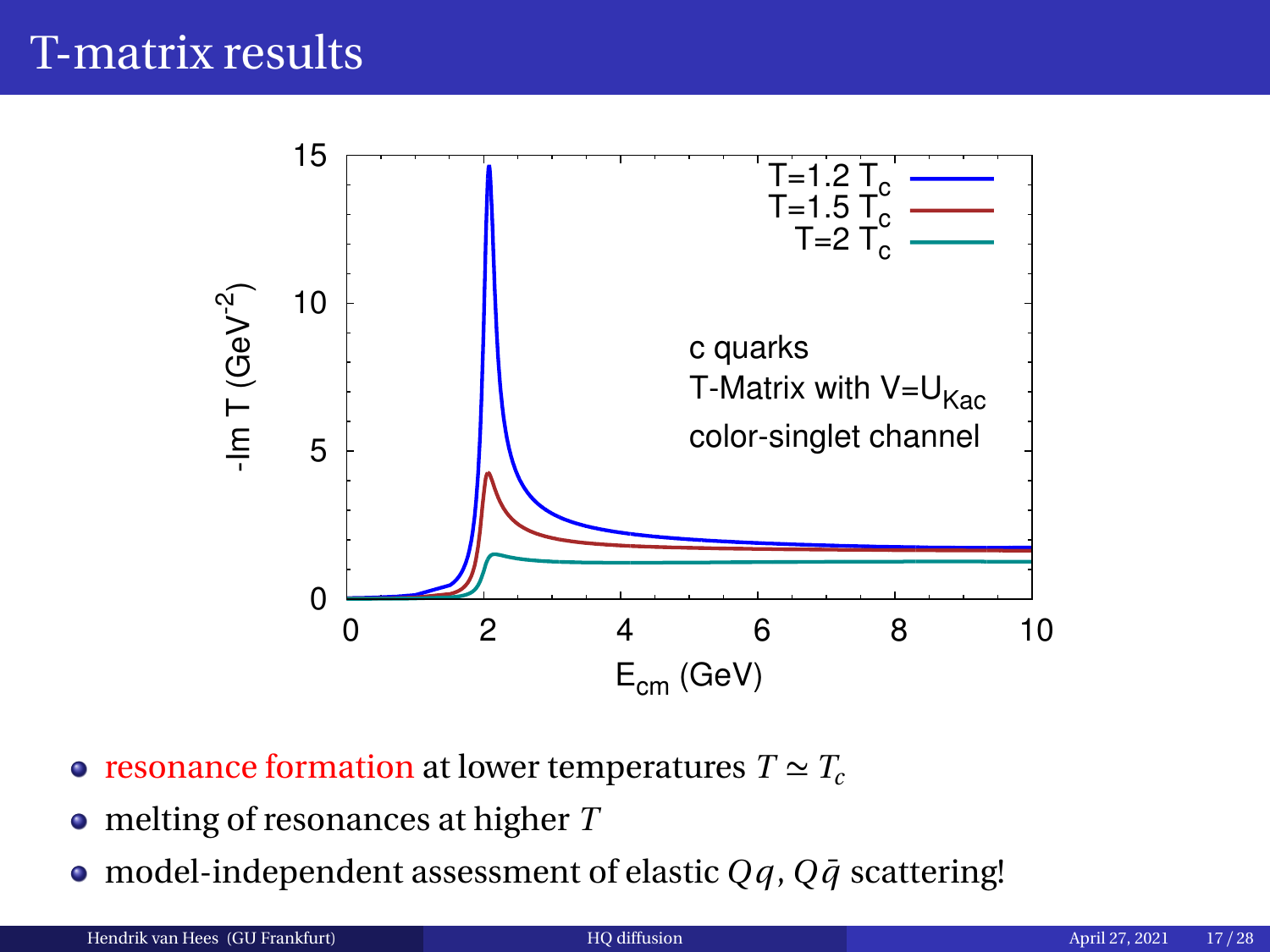## Transport coefficients



- *T* -matrix resonance-scattering coefficients: decrease with *T*
- **•** from non-pert. interactions reach  $A_{\text{non–pert}} \simeq 1/(7 \text{ fm}/c) \simeq 4A_{\text{noCD}}$
- results for free-energy potential, *F* considerably smaller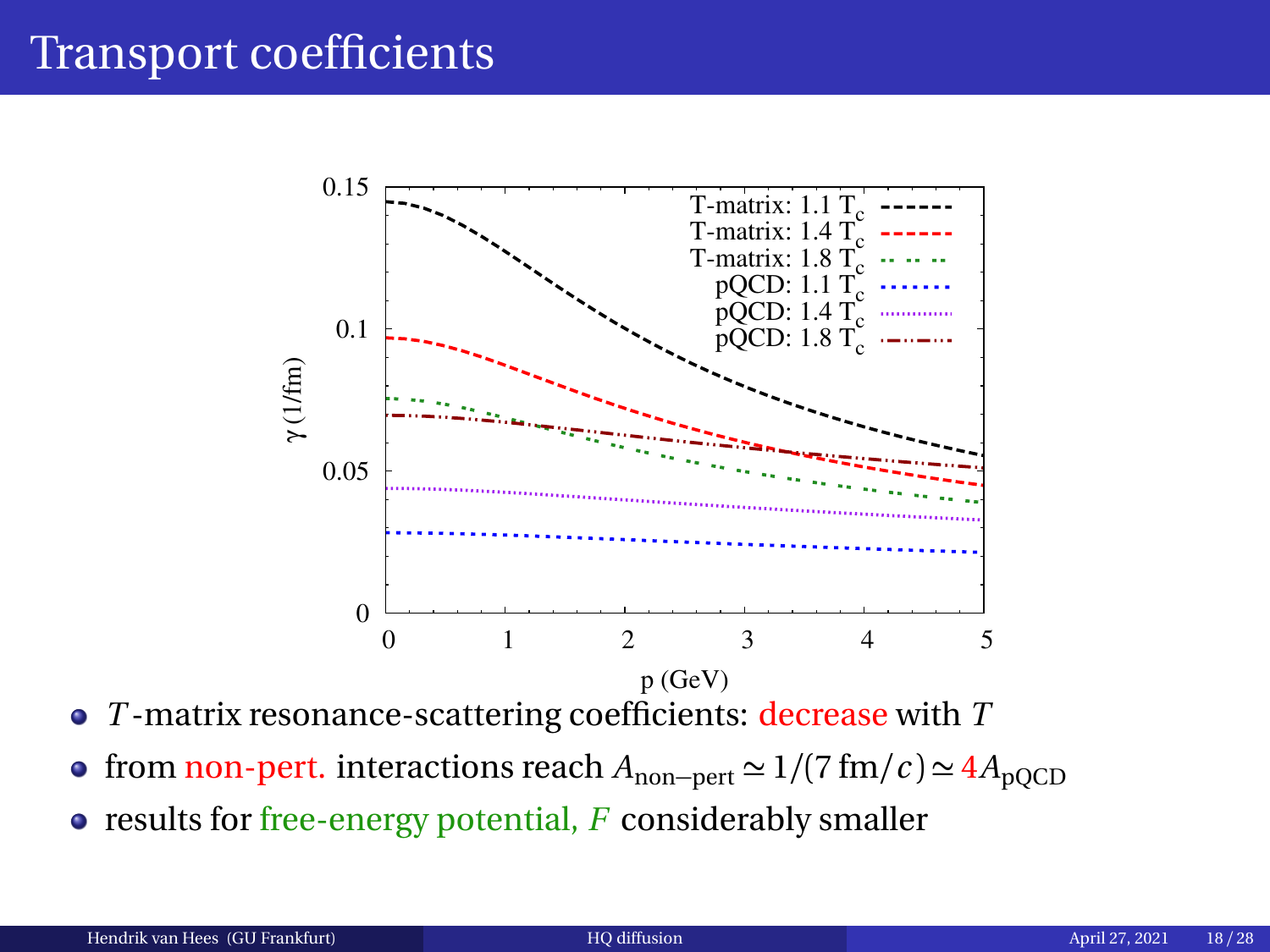<span id="page-18-0"></span>Coalescence [Greco, Ko, Rapp, Phys. Lett. B **<sup>595</sup>**, 202 (2004)]

$$
P_{\text{coa}} = \exp\left\{ \left[ (\Delta p^0)^2 - \sum_{i=1}^3 (\Delta p^i)^2 - (\Delta_m)^2 \right] \sigma^2 \right\}, \quad \sigma^2 = \frac{8}{3} r_{\text{D}}^2
$$

• Petersen fragmentation  $(z:$  momentum fraction  $c \rightarrow D$ )

$$
D(z) = \frac{H}{z[1 - (1/z) - \epsilon_p/(1-z)]^2}.
$$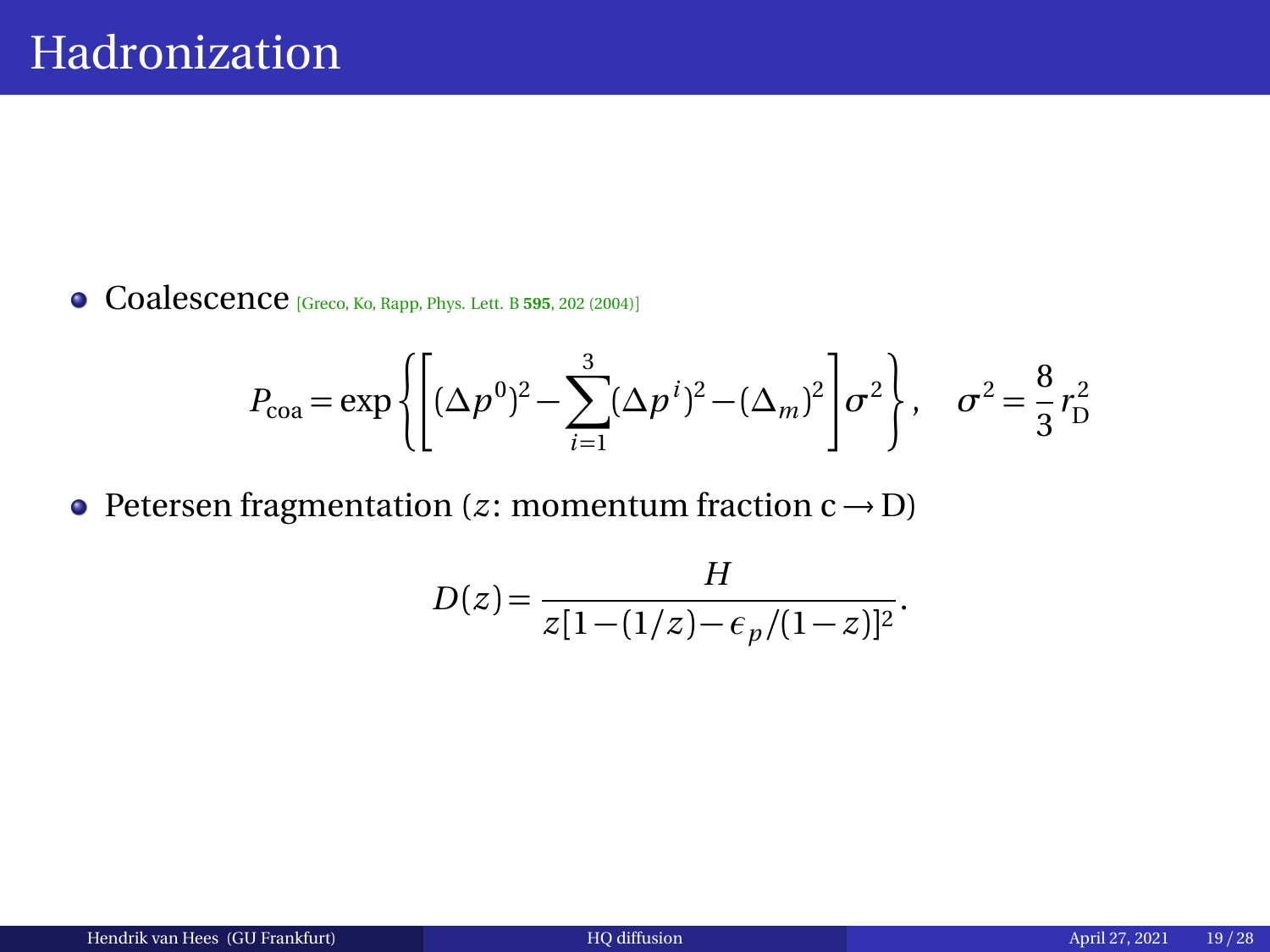### • based on unitarized chiral HQ model

[Abreu et al, Ann. Phys. **326**, 2737 (2011); PRD **87**, 034019 (2013); Tolos, Torres-Rincon, PRD **88**, 074019 (2013)]

- **c** coupled channel T-matrix approach with pseudo-Goldstone mesons ( $π$ ,  $η$ , K) and baryons  $(N, \overline{N}, \Delta, \overline{\Delta})$
- D-meson scattering cross sections used for HQ drag and diffusion  $\bullet$ coefficients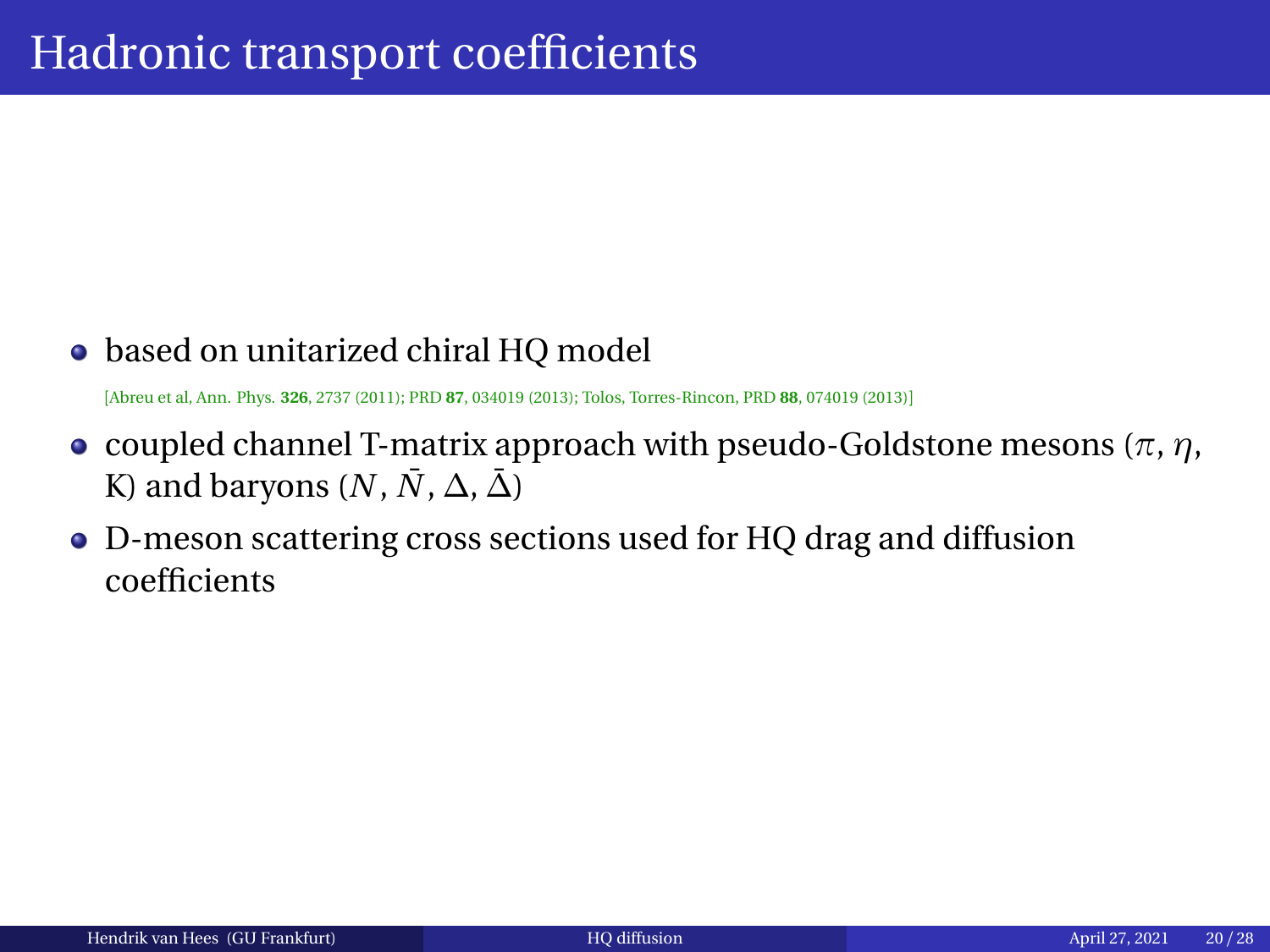# Hadronic transport coefficients

#### drag and diffusion coefficients for D from mesonic interactions

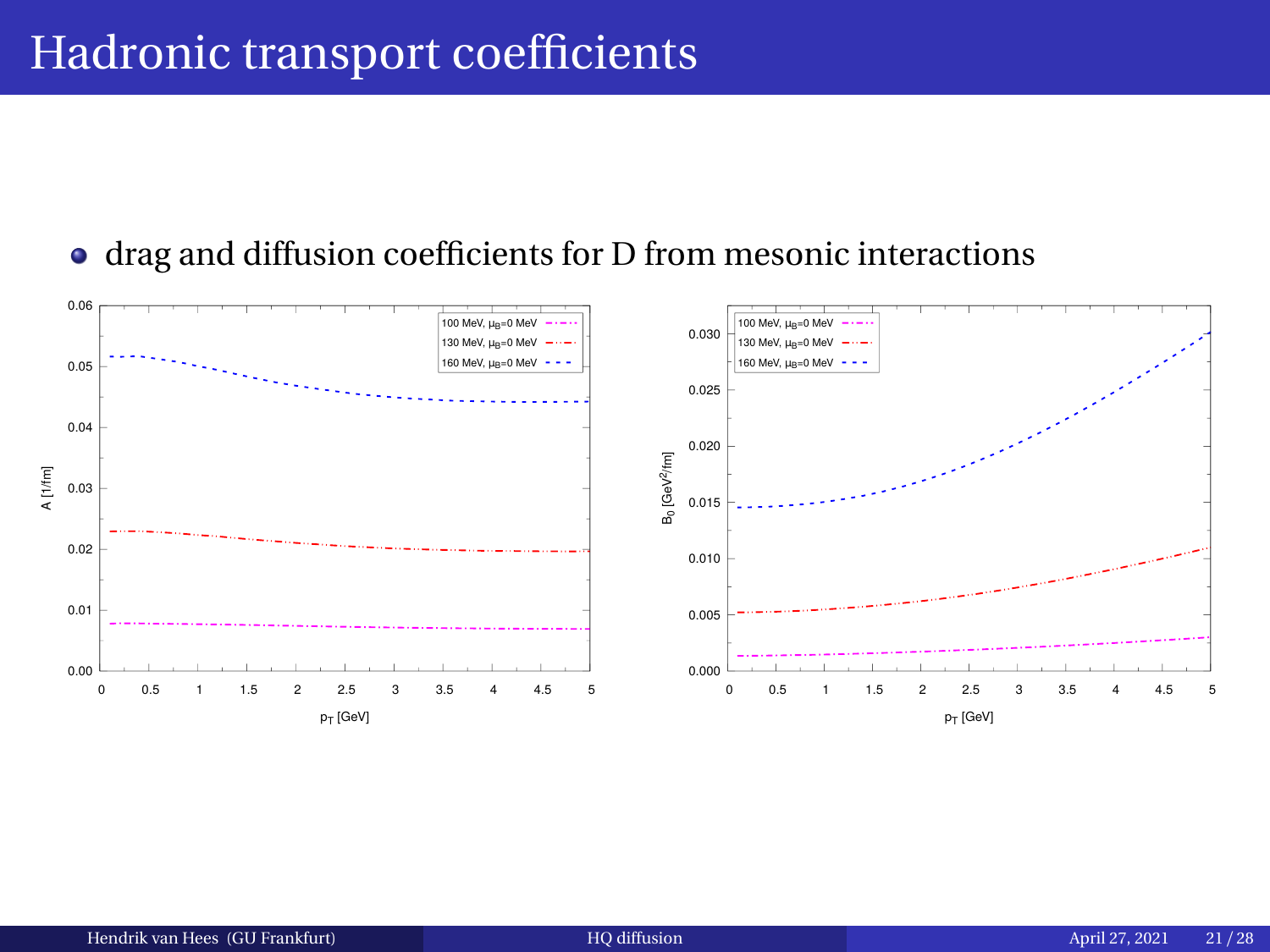# Hadronic transport coefficients

### drag and diffusion coefficients for D from baryonic interactions

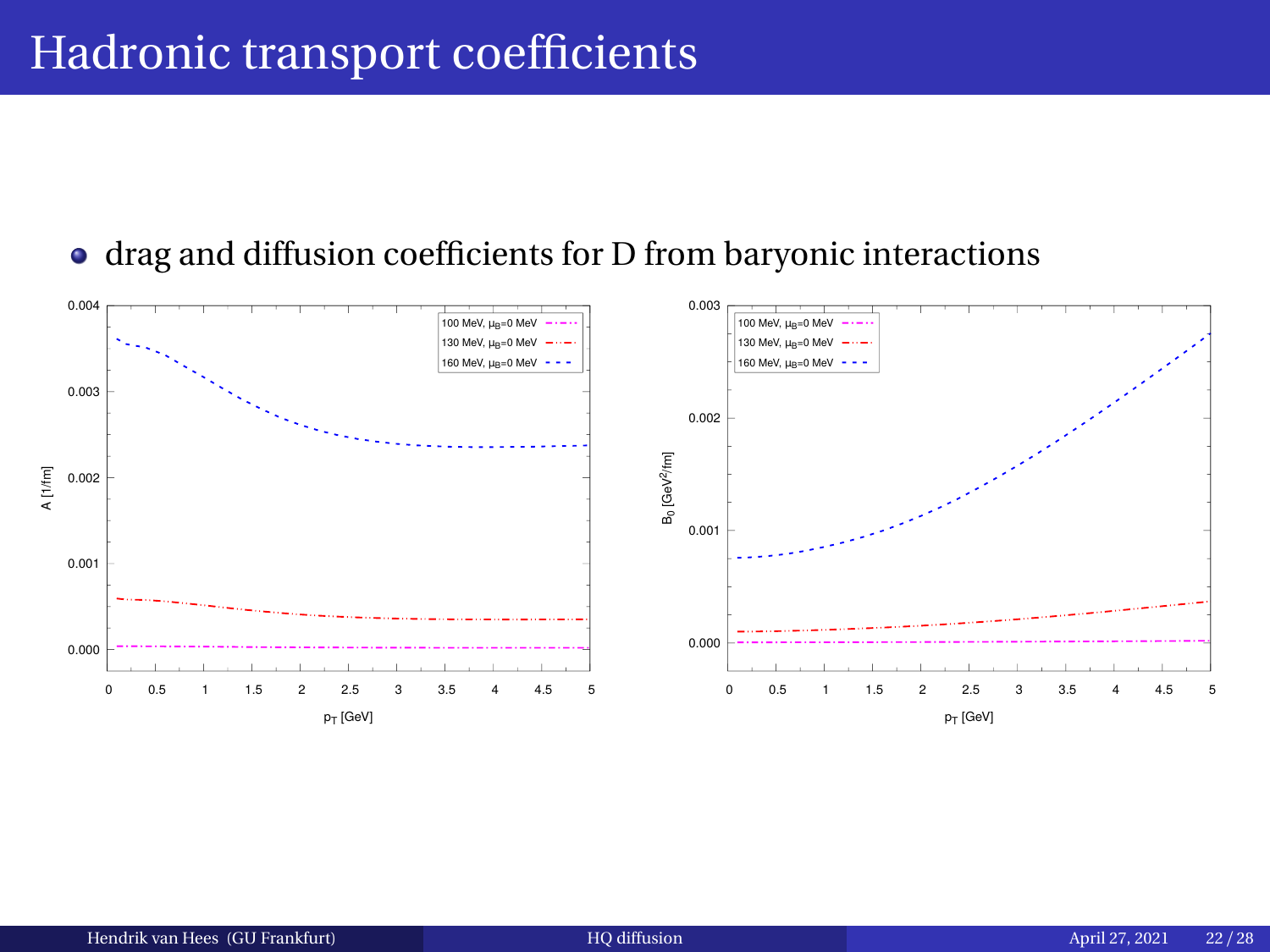## Hadronic transport coefficients

### $\bullet$  drag and diffusion coefficients for D at finite  $\mu_B$

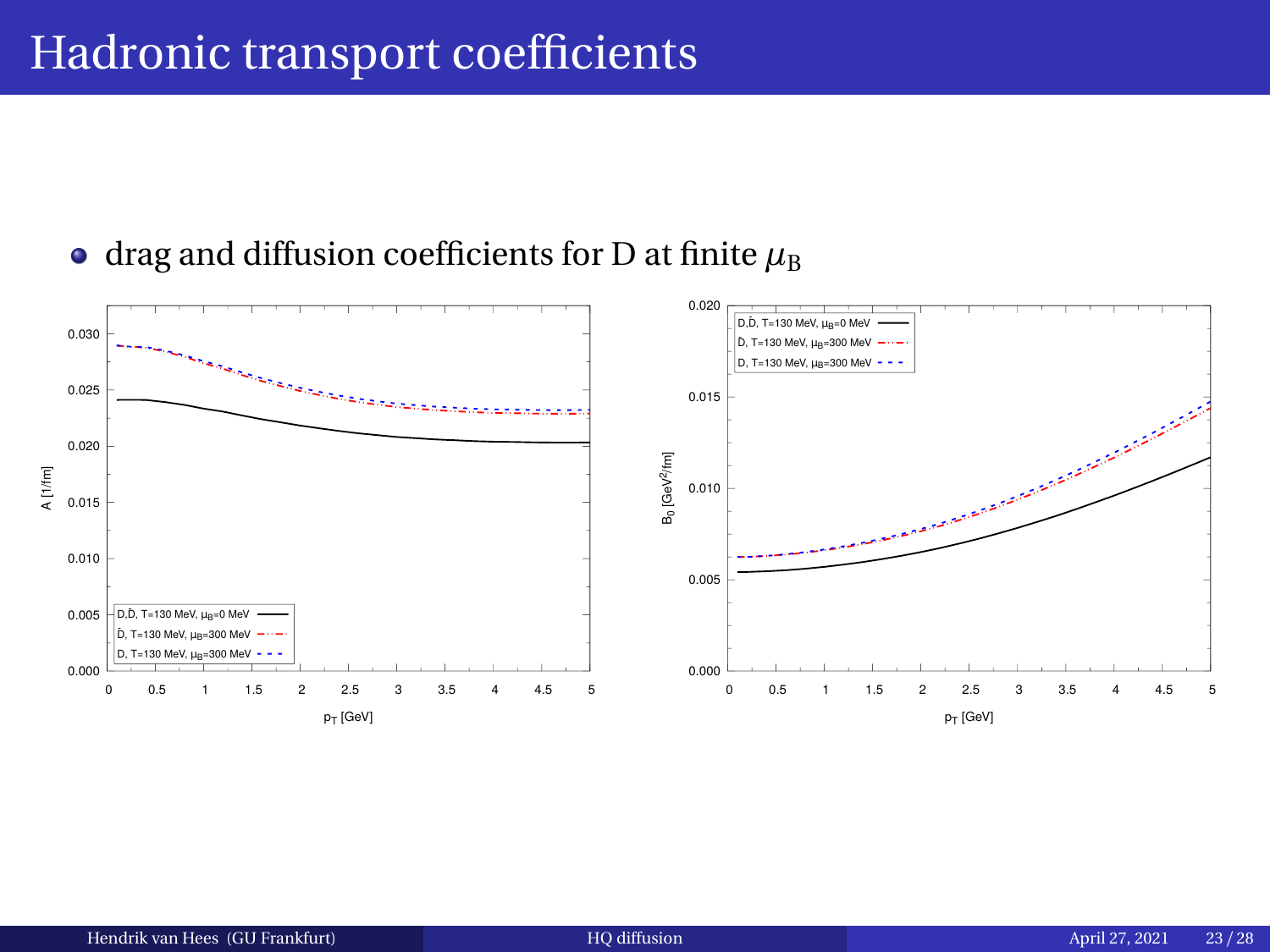- $E_{kin} = 25A$ GeV
- bulk-medium evolution: UrQMD-hydro hybrid vs. UrQMD coarse graining
- OOP HO transport coefficients from resonance model
- influence of hadronization description: sensitivity to
	- hadronization temperature
	- $\alpha$  coalescence vs. fragmentation (dependence on  $r_{\rm D}, \epsilon_{\rm P}$ )



• strong rise in  $R_{AA}$  due to energy constraint in pp ( $p_T \le 2.5$  GeV)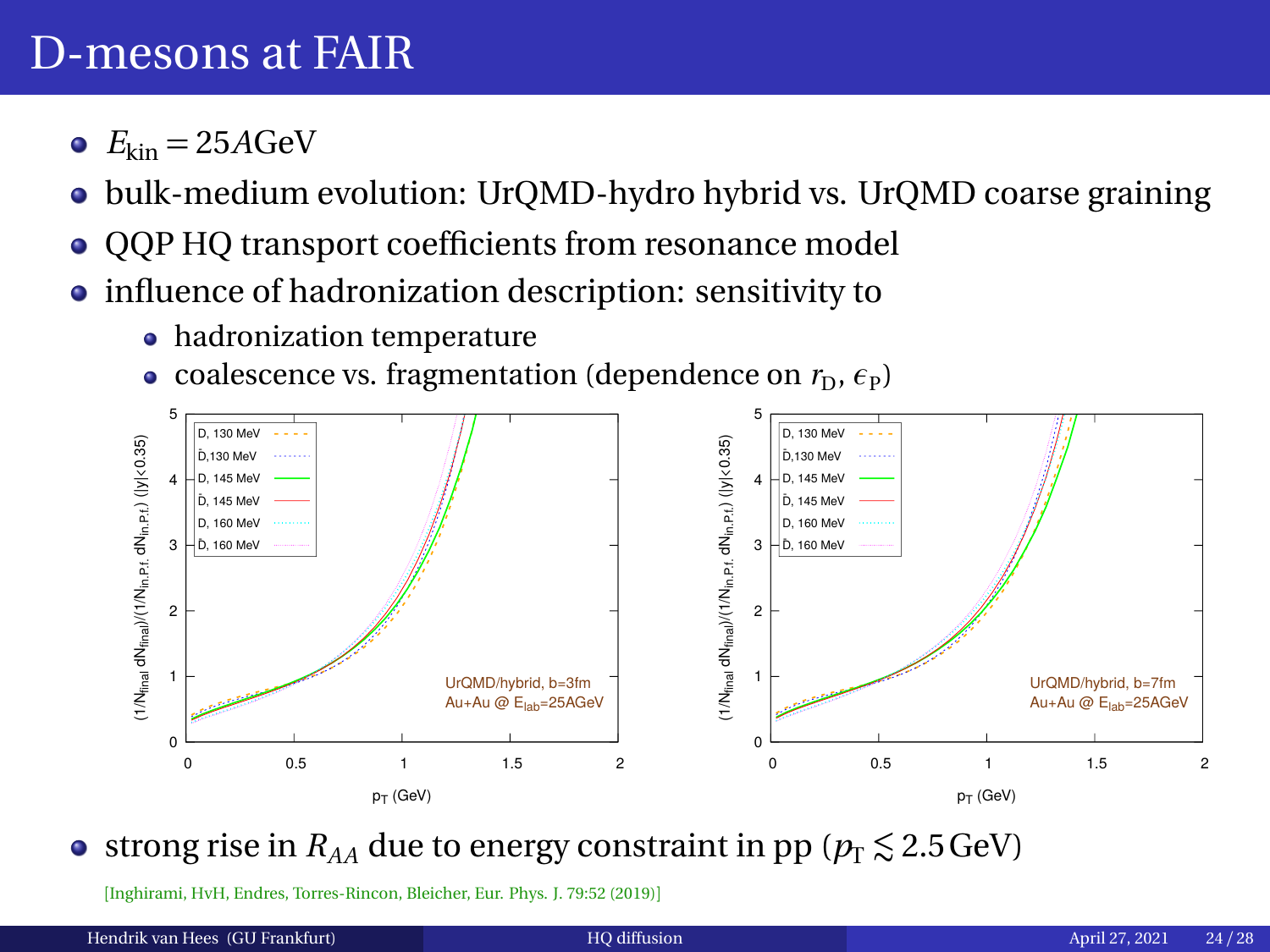- $E_{kin} = 25A$ GeV
- bulk-medium evolution: UrQMD-hydro hybrid vs. UrQMD coarse graining
- OOP HO transport coefficients from resonance model
- influence of hadronization description: sensitivity to
	- hadronization temperature
	- $\alpha$  coalescence vs. fragmentation (dependence on  $r_{\rm D}, \epsilon_{\rm P}$ )



• strong rise in  $R_{AA}$  due to energy constraint in pp ( $p_T \le 2.5$  GeV)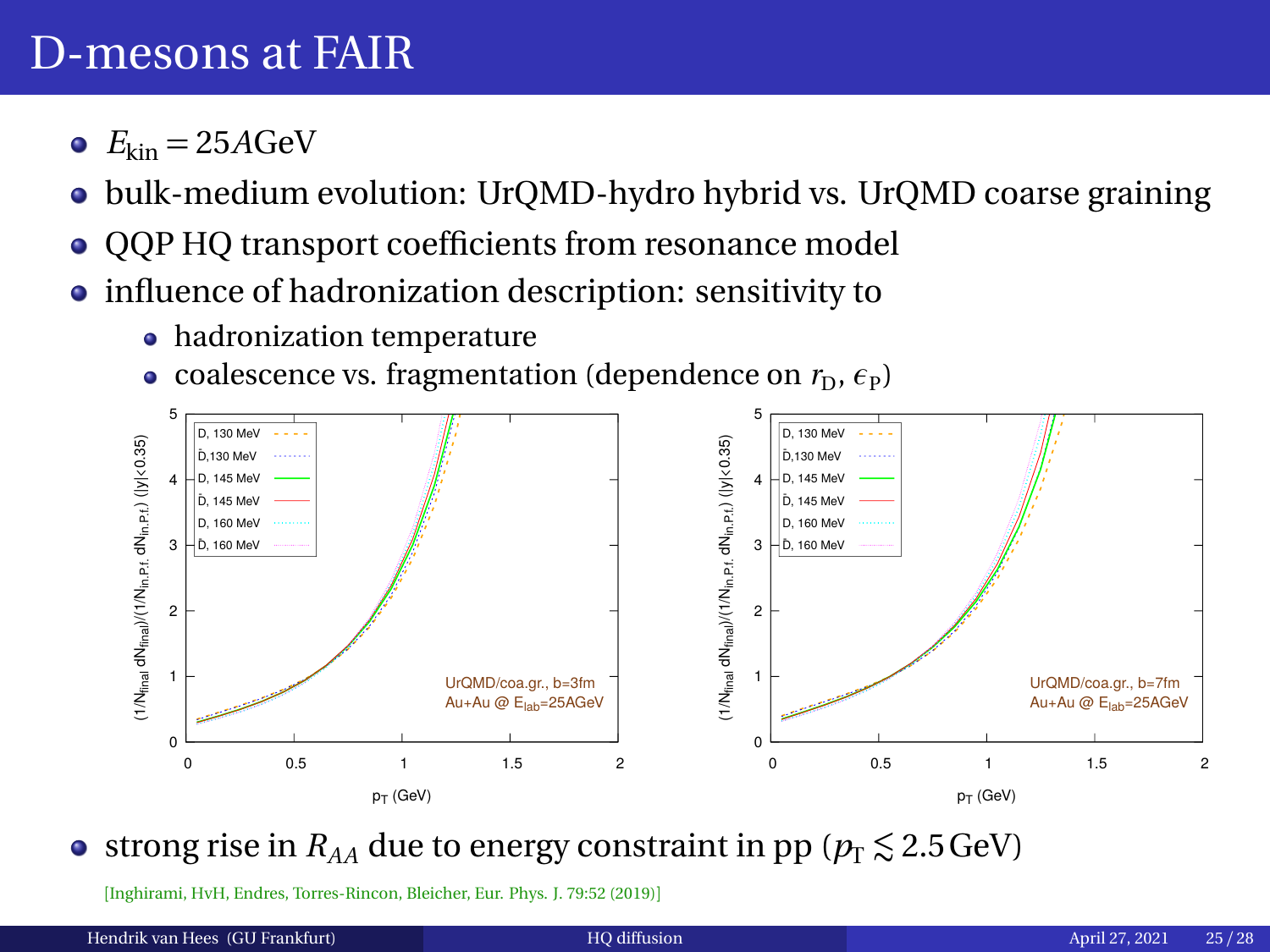- $E_{kin} = 25A$ GeV
- bulk-medium evolution: UrQMD-hydro hybrid vs. UrQMD coarse graining
- QQP HQ transport coefficients from resonance model
- influence of hadronization description: sensitivity to
	- hadronization temperature
	- $\alpha$  coalescence vs. fragmentation (dependence on  $r_{\rm D}, \epsilon_{\rm P}$ )

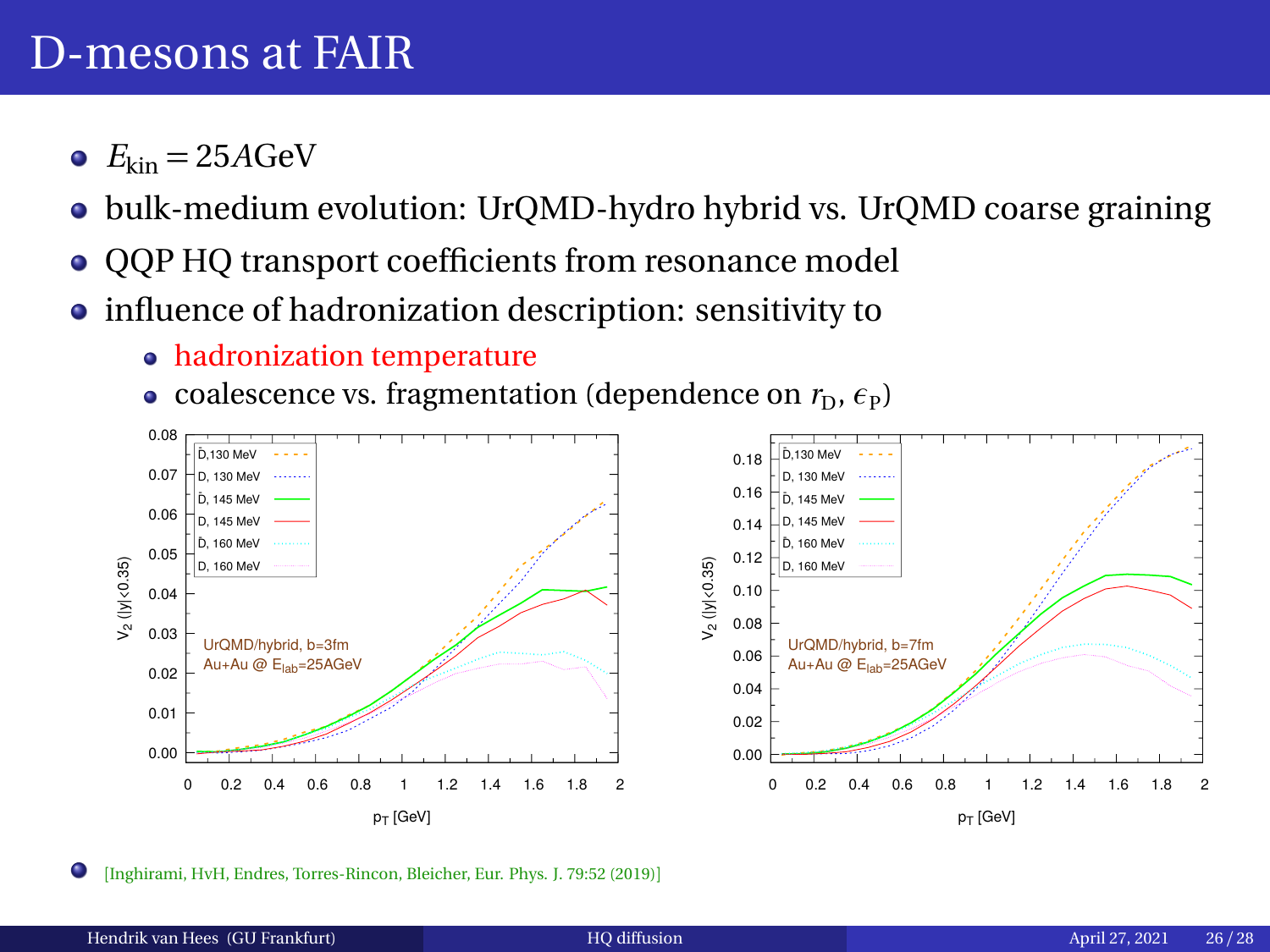- $E_{kin} = 25A$ GeV
- bulk-medium evolution: UrQMD-hydro hybrid vs. UrQMD coarse graining
- QQP HQ transport coefficients from resonance model
- influence of hadronization description: sensitivity to
	- hadronization temperature
	- $\alpha$  coalescence vs. fragmentation (dependence on  $r_{\rm D}, \epsilon_{\rm P}$ )

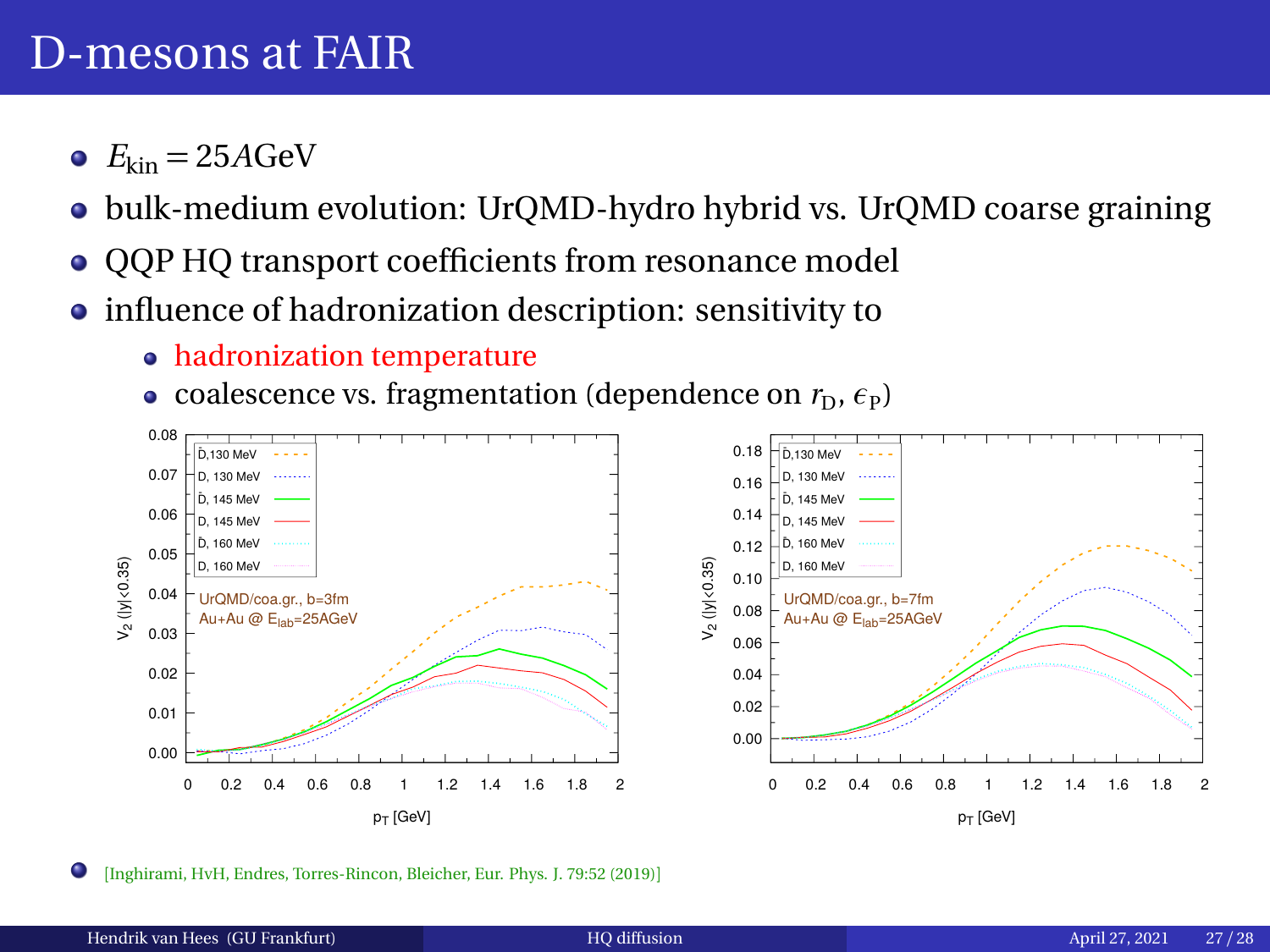- <span id="page-27-0"></span> $E_{kin} = 25A$ GeV
- bulk-medium evolution: UrQMD-hydro hybrid vs. UrQMD coarse graining
- OOP HO transport coefficients from resonance model
- influence of hadronization description: sensitivity to
	- hadronization temperature
	- $\alpha$  coalescence vs. fragmentation (dependence on  $r_{\rm D}, \epsilon_{\rm P}$ )



### • influence of longer hadronic phase negligible